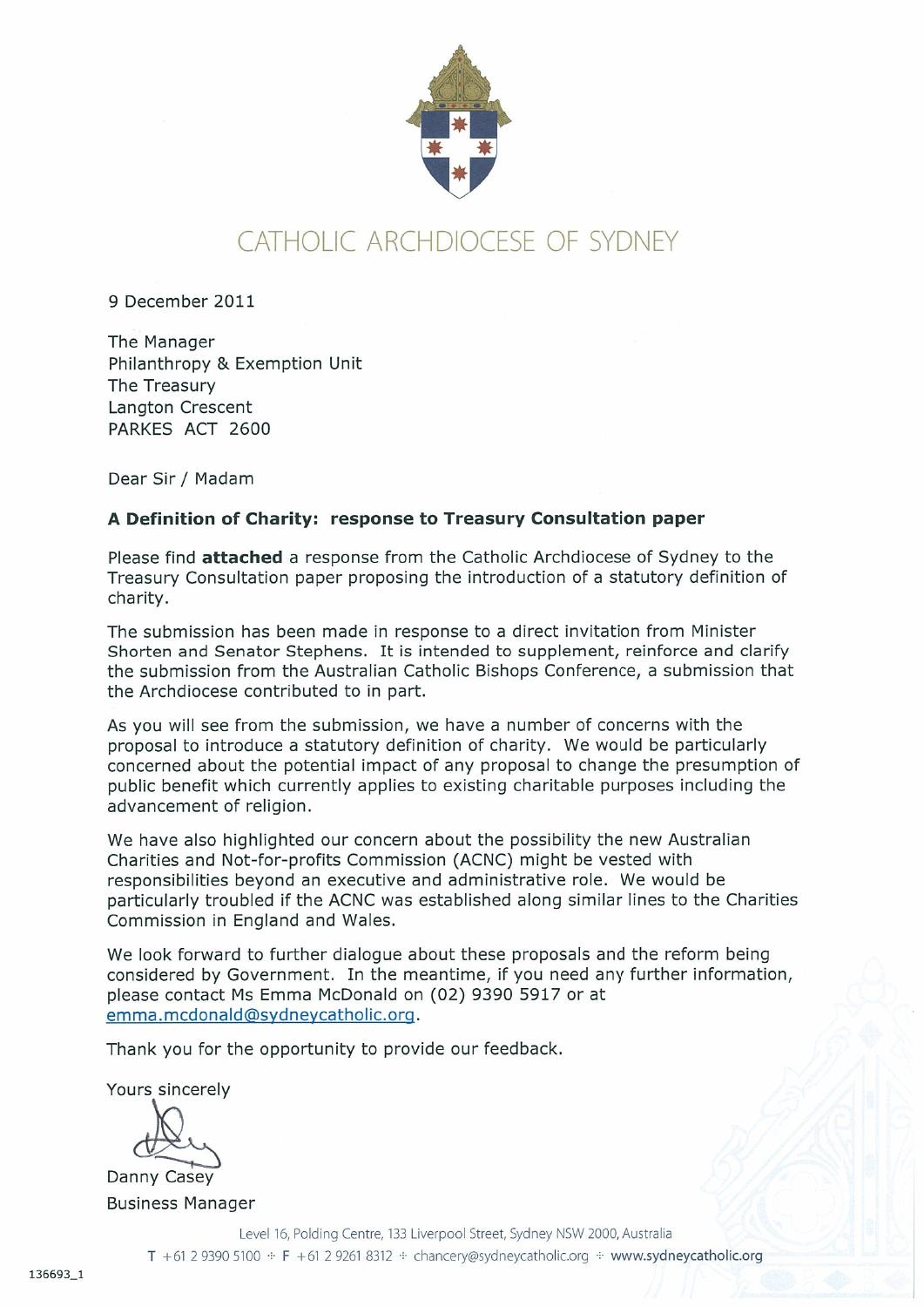# A definition of charity Consultation Paper, October 2011 Catholic Archdiocese of Sydney submission

The submission is made on behalf of the Catholic Archdiocese of Sydney (**Sydney Archdiocese**) and is provided in response to a direct invitation from Minister Shorten and Senator Stephens.

The Sydney Archdiocese represents a substantial portion of the community of Sydney. There are approximately 577,000 Catholics in the Sydney Archdiocese, with a total population of 2,085,300. The Catholic population is 27.6% of the total. There are 138 parishes, in the pastoral care of around 231 diocesan priests. There are some 503 priests in total, including religious priests, working within the Sydney Archdiocese, including those on lesser duties and retired priests. There are 1,145 religious sisters and 260 religious brothers and five permanent deacons. $<sup>1</sup>$ </sup>

The Sydney Archdiocese comprises a diverse range of entities within Sydney and surrounding areas, including:

- **Parishes**: the particular communities of faith in a geographical area. Each parish, administered by a parish priest, advances the faith of the community through religious services and engagement with the community through various social service programs. There are 138 parishes in the Sydney Archdiocese.
- **Catholic Education Office**: this agency is responsible for the Catholic school system in the Sydney Archdiocese, which educates more than 65,000 students in 147 schools.
- **CatholicCare**: this is the official welfare agency of the Sydney Archdiocese. It is a public benevolent institution and endorsed as a Deductible Gift Recipient (**DGR**).
- **Charitable Works Fund**: this is a trust which supports the charitable and pastoral activities of the Sydney Archdiocese. It is a public fund which is endorsed as a DGR.
- **Catholic Development Fund**: this is an agency of the Sydney Archdiocese which generates income through financial activities to

<sup>1</sup> This information is taken from the Official Directory of the Catholic Church in Australia 20011/2012.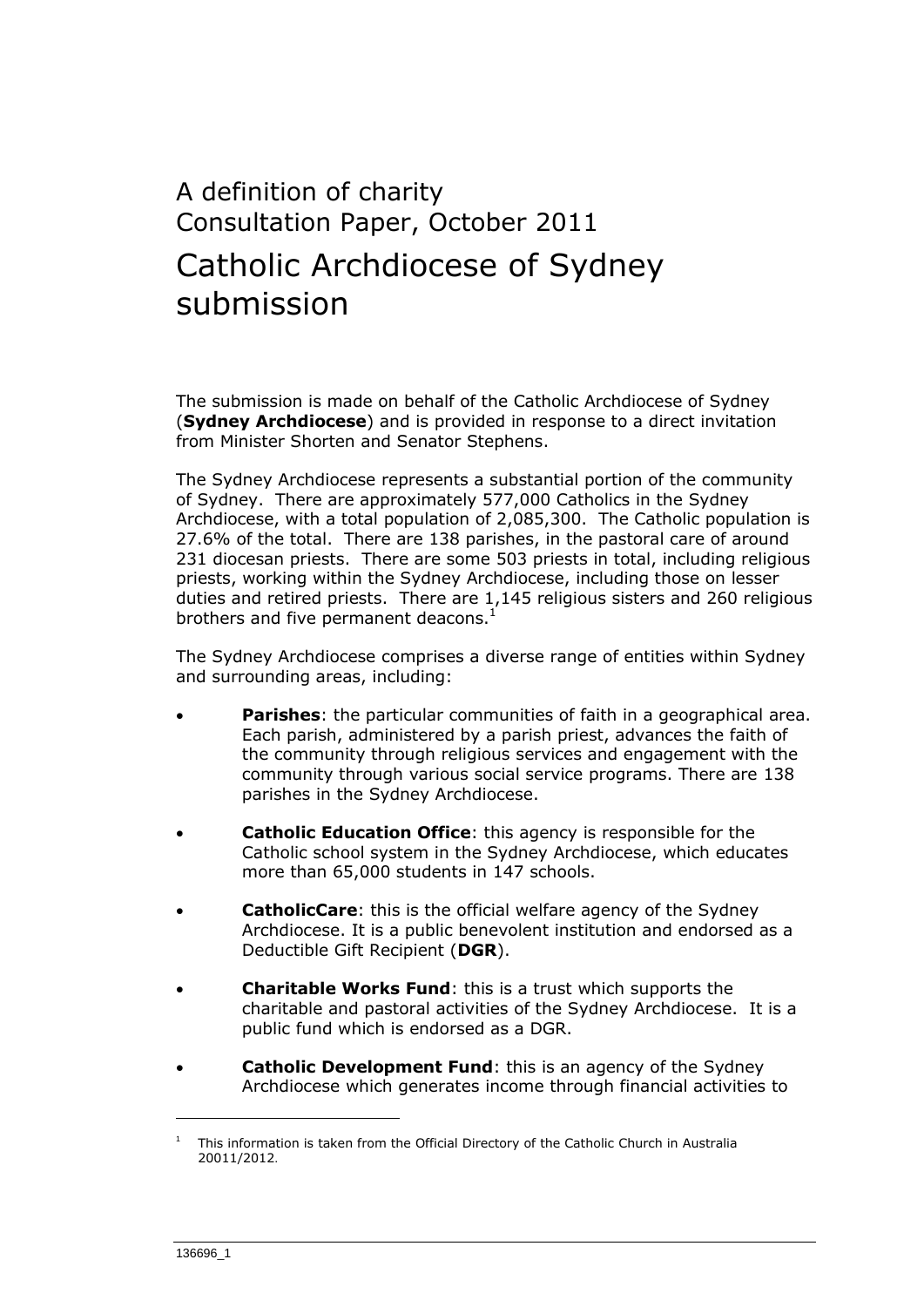support the charitable and pastoral works of parishes, schools and agencies in the Sydney Archdiocese.

- **Priests' Retirement Foundation**: this is a foundation which provides the financial means to care for sick and retired priests including those in necessitous circumstances. It is a public benevolent institution and endorsed as a DGR. Like many other charitable agencies of the Sydney Archdiocese, its activities support those in need and reduce the call on public assistance.
- **Ephpheta Centre**: the agency which provides services to deaf and hearing impaired people in the Sydney Archdiocese and other dioceses. It is a public benevolent institution and endorsed as a DGR.
- **Aged care and retirement villages**: These are aged care facilities in 13 parishes in the Sydney Archdiocese. Many are public benevolent institutions and endorsed as DGRs.
- **Various**: the Sydney Archdiocese also comprises various other religious, pastoral and benevolent agencies of the Archdiocese which are too numerous to mention.

This submission addresses certain aspects of the Consultation Paper, particularly the "head" of charitable purpose relating to the advancement of religion, but also other aspects. It is intended to supplement, reinforce and clarify the submission from the Australian Catholic Bishops' Conference.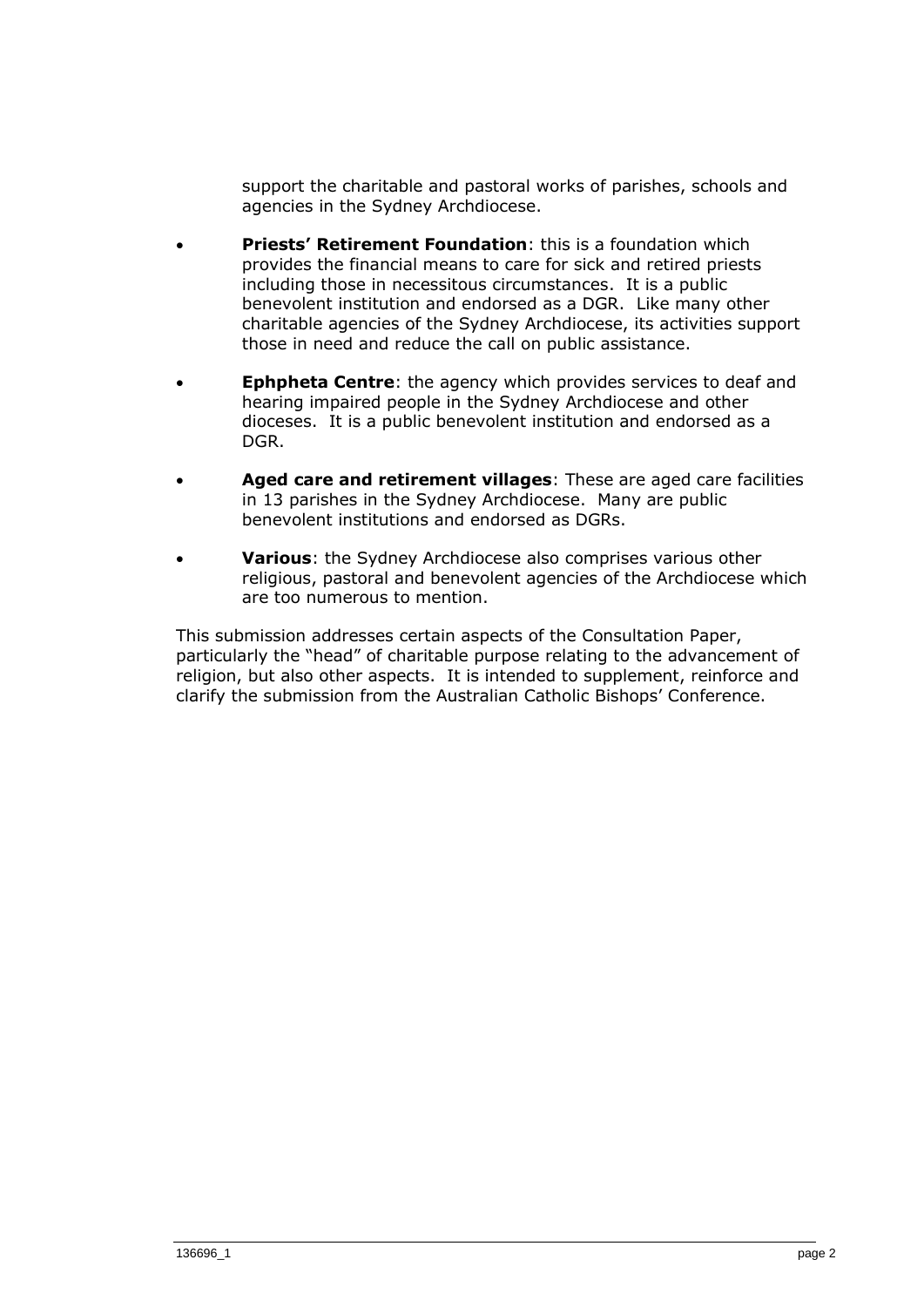## Summary of the key points

The review in the Consultation Paper should take account of the uniquely positive role played by Catholic and other religiously-motivated entities in fulfilling a variety of charitable purposes. There is a strong link between religion and other charitable purposes. The advancement of religion, of itself and in conjunction with other charitable purposes, supports and helps to maintain a fair and decent society.

The community represented by the Sydney Archdiocese, through its works and constituent organisations, seeks to fulfil the mission of the Church by living out our shared faith and advancing the common good. The Sydney Archdiocese undertakes various activities to achieve this end, including in the fields of the relief of poverty, the advancement of education, the advancement of religion and other purposes beneficial to the community.

The aim of the review in the Consultation Paper should be to provide an environment which strengthens conventional charities, such as those comprising the Sydney Archdiocese, so that they may enhance their services to the community.

However, the Sydney Archdiocese is concerned that the position for charities, and religious organisations specifically, will be made worse and even less certain under changes which are proposed in the Consultation Paper.

In particular, any system which removes the presumption of public benefit for existing charitable purposes under the current law risks exposing charities to costs and burdens which will compromise their current capacity for service delivery. Whether intended or unintended, the Sydney Archdiocese is concerned that this measure, and others, outlined in the Consultation Paper will weaken the position of entities which currently are accepted without any controversy as charitable under the existing law. This will place a debilitating administrative and financial burden, particularly if the experience in England and Wales under models adopted is repeated in Australia.

The assertion in the Consultation Paper that the experience in England and Wales augurs positively for change in Australia is simply not supported by the evidence. In fact, the evidence points in the opposite direction and some may say it is more than a little misleading to suggest otherwise. The Sydney Archdiocese, along with other members of the charitable sector, would not wish to see a damaging and expensive experience of some charities in England and Wales repeated in Australia.

In summary of the key points in this submission:

1 *Common law:* Contrary to the position in the Consultation Paper, the Sydney Archdiocese is not convinced of the need for a statutory definition of charity. The courts have proven to be a most effective agent in developing and adapting the law to changed circumstances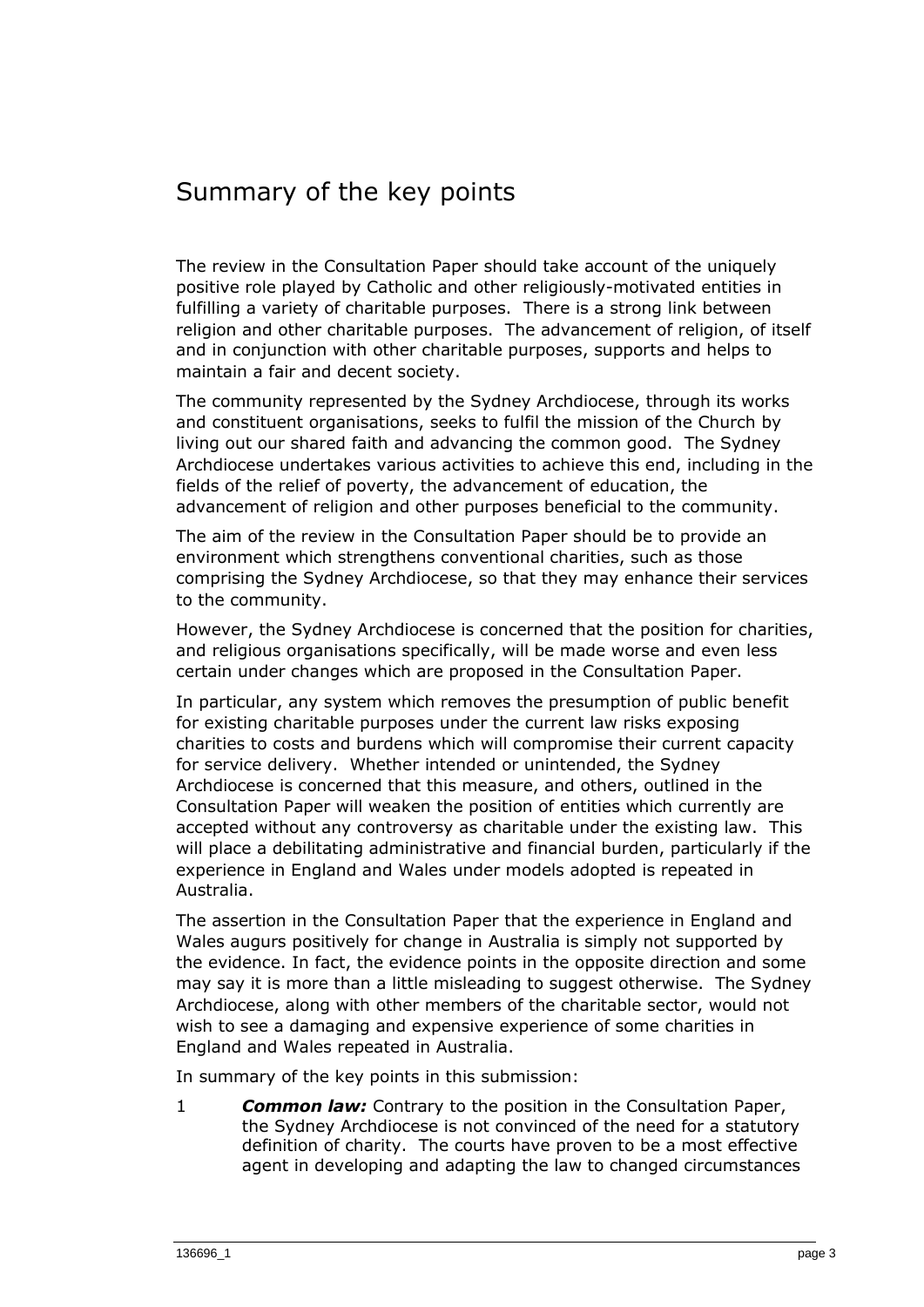and providing clarity in circumstances where regulators have sought to test the law.

- 2 *Guiding principles for legislation:* If a definition of Charity is to be legislated the essential requirements should be as follows:
	- (a) the major purposes held to be charitable at common law (ie. the relief of poverty, the advancement of education and the advancement of religion) must also be enshrined as charitable under any new law; and
	- (b) organisations which qualify as charitable under the current law must not be subject to any additional requirements or burden to qualify as a charity or to retain its charitable status under any new law.
- 3 *Framework for a definition:* Accordingly, the Sydney Archdiocese supports a position which:
	- (a) retains the existing meaning of charity, including the express recognition in law that the advancement of religion is a charitable purpose;
	- (b) supplements the existing meaning of charity by identifying specific purposes as additional categories of charity (while still retaining the general category of "other purposes beneficial to the community");
	- (c) includes a dominant purpose test within the definition, noting if the Consultation Paper review adopted the requirement of "exclusively charitable purpose", it would risk an interpretation that is too restrictive and prone to excessively rigid and restrictive interpretation; and
	- (d) critically, retains the presumption of public benefit which applies to existing charitable purposes, including the advancement of religion. In this regard:
		- (i) comprehensive previous reviews have not supported the removal of the presumption of public benefit;
		- (ii) no evidence has been presented that the presumption of public benefit is problematic;
		- (iii) concerns about exceptional cases can be addressed under the current law;
		- (iv) there is no evidence that the removal of the presumption of public benefit would be in the interests of the community;
		- (v) removing the presumption of public benefit will:
			- (i) create uncertainty in the law; and
			- (ii) impose a greater burden and unjustified costs on charitable organisations.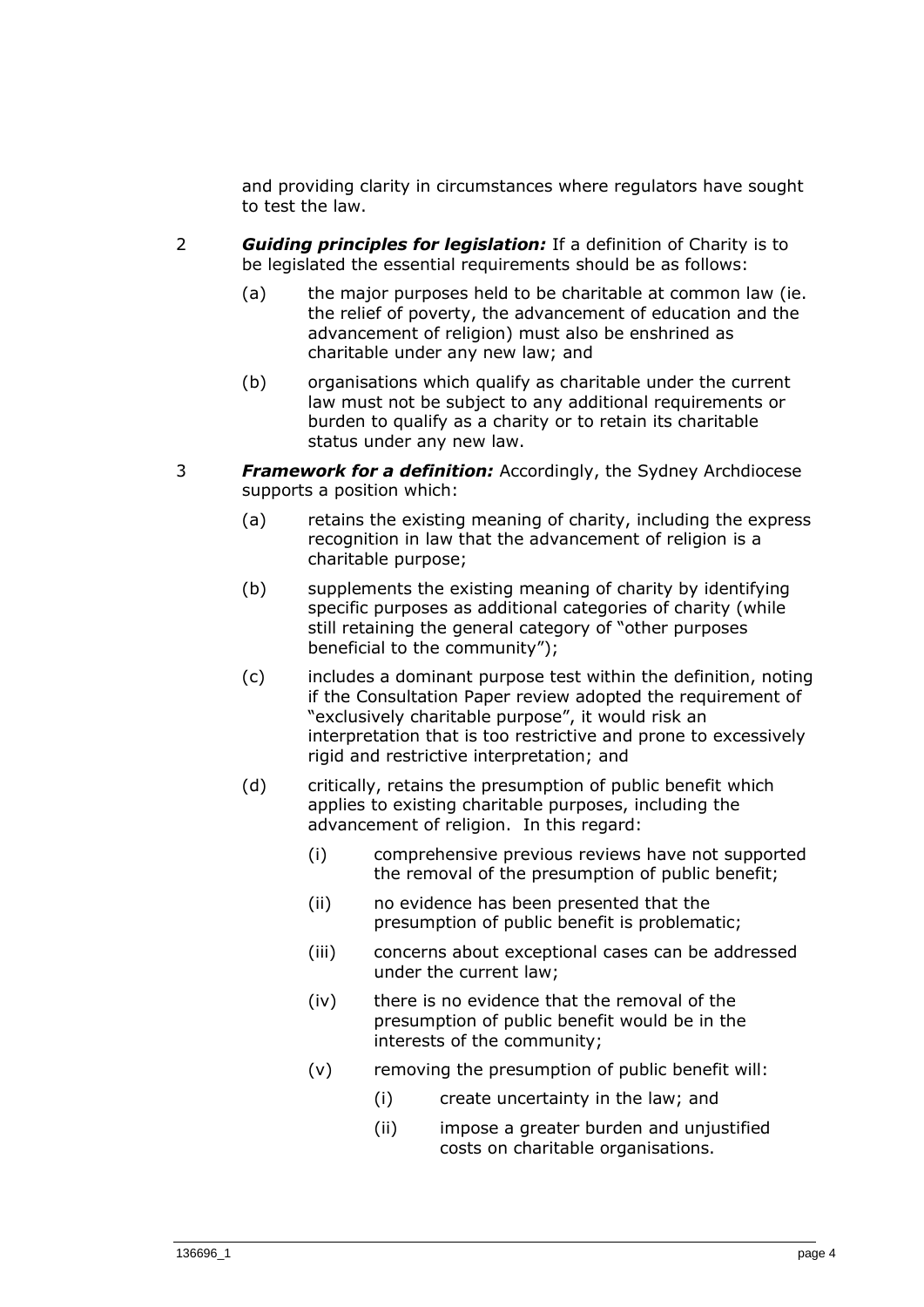Any removal of the presumption of public benefit must not result in the disqualification of mainstream organisations which are currently accepted as charitable under the existing law, nor should they result in additional administration costs.

- 4 *Legislation:* The legislation should be drafted afresh, rather than using the Charities Bill 2003 as the template, bearing in mind that the model in that Bill is more than eight years old and, more importantly, was rejected by the community at that time.
- 5 *Role of the ACNC* The Australian Charities and Not-for-profits Commission (**ACNC**) should be invested with no more than an administrative and regulatory role. It should not be invested with responsibility for supplementing the legislation with its own determinations. The task of interpreting the legislation in determinations with legal effect should be left to the courts.

The Sydney Archdiocese believes that this represents the common ground among stakeholders and removes those contentious aspects which have defeated previous legislative models.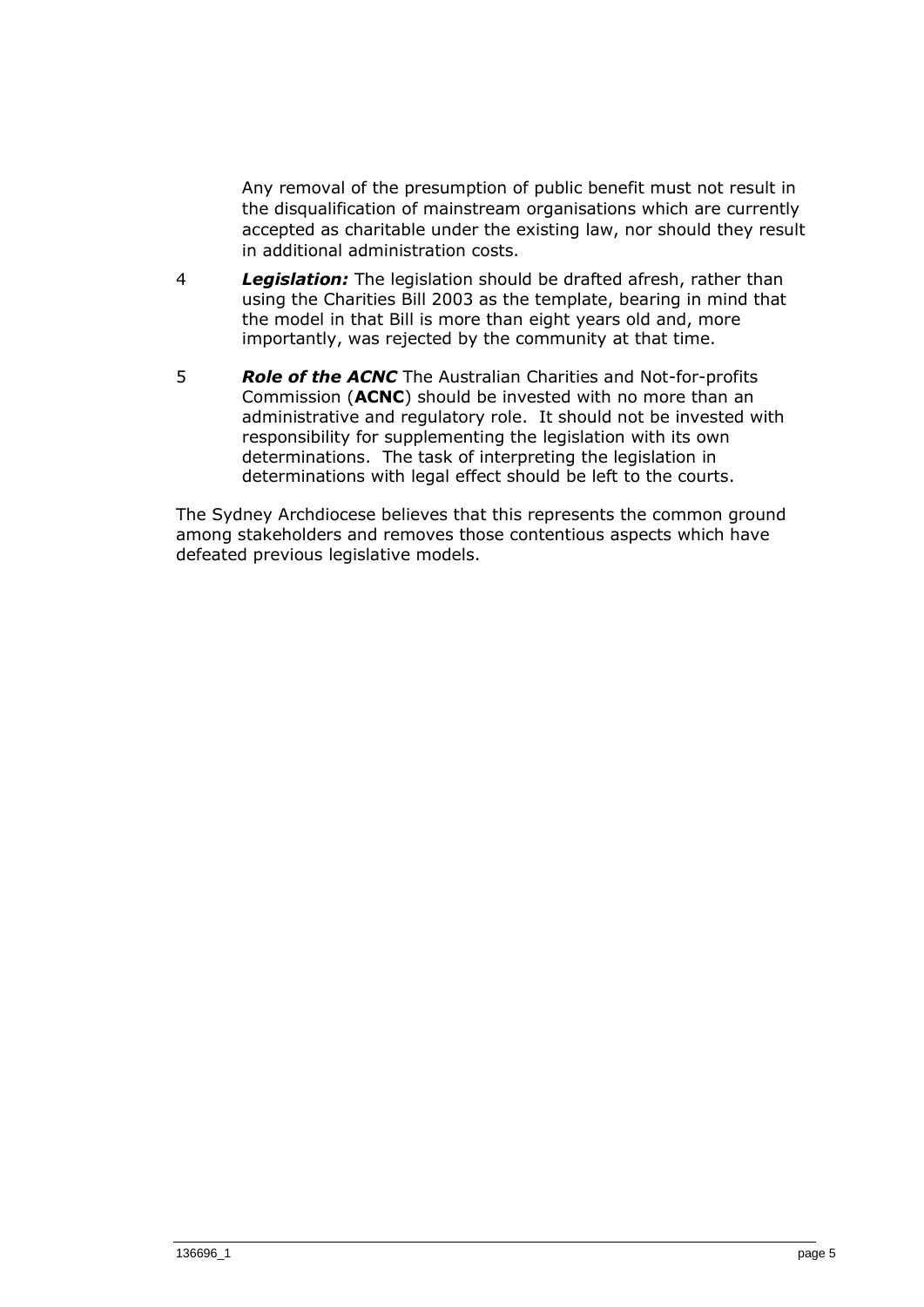## **1 The approach in the Consultation Paper**

## *Why change?*

1.1 The Sydney Archdiocese consistently has maintained that the common law approach, which identifies three specific heads of charity and a fourth category of general application for other purposes beneficial to the community, has served society well. The courts have been able to adapt the meaning of charity over time as circumstances change. As the High Court observed in *Aid/Watch Incorporated v Commissioner of Taxation* [2010] HCA 42:

> "18. The speech of Lord Macnaghten in *Pemsel* is the source of the modern classification of charitable trusts in four principal divisions, namely, trusts for the relief of poverty, for the advancement of education, for the advancement of religion and for other purposes beneficial to the community. But even in 1891, the case law which gave the term "charitable" its technical meaning had developed considerably since the time of the British income tax statute of 1799. The case law may be expected to continue to do so as the cases respond to changed circumstances. As Lord Wilberforce put it, the law of charity is a moving subject which has evolved to accommodate new social needs as old ones become obsolete or satisfied." [Emphasis added]

1.2 The position which has prevailed over time ought not to be replaced now unless there is a strong case for change.

## *What are the current issues?*

- 1.3 The Consultation Paper notes that certainty and consistency of meaning of charity are objectives of the review (paragraph 3) . However, the assertion that "the law can be confusing and unclear" (paragraph 4) is not supported by any evidence. The Consultation Paper cites the High Court cases of *Word Investments* and *Aid/Watch* as recent developments "which have settled some uncertainties but created others for the charitable sector, the public and government" (paragraph 31). It must be remembered that the High Court in each case found in favour of the *Word Investments* and *Aid/Watch* entity, which argued successfully that it qualified as a charitable institution. That is, in each case, the entity interpreted and applied the law correctly. . It was the Australian Taxation Office's position that required correction by the courts. It was rulings by the Australian Taxation Office which created uncertainty about the law, and the courts which provided certainty. This will continue to be the case under any new regulatory arrangements.
- 1.4 Overseas developments also are interesting but they do not make the case for change in Australia. A case for change in Australia must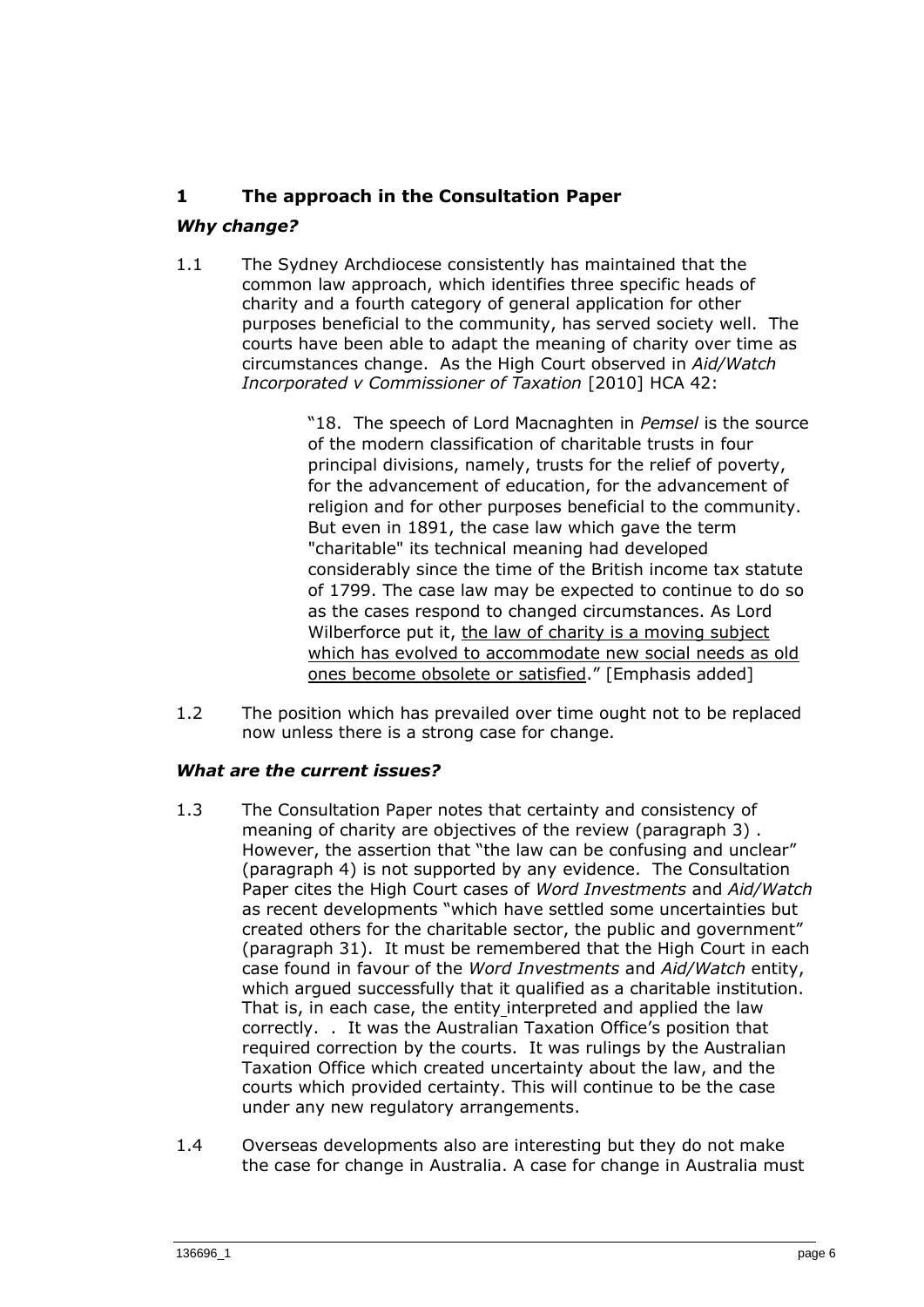demonstrate that there are substantial problems arising under current Australian law, and tangible benefits for adopting similar systems in Australia. It is noted since Barbados was the first country to introduce a statutory definition of charity in 2003 and only in a handful of jurisdictions located predominantly in the British Isles and New Zealand have followed suit.

#### *Previous reviews and Charities Bill 2003*

1.5 The Consultation Paper cites previous reviews which have concluded that the definition of charity should be the subject of legislation. To put those reviews into more accurate context, their core recommendations were about codifying the current meaning of charity while clarifying certain additional categories and other matters. None of the inquiries suggested any contraction of the meaning or making it more difficult for an organisation which qualifies currently as a charity under the conventional meaning. The key principle in the Charities Definition Inquiry was stated as follows  $(at\,\,\text{page}\,5)$ :

> "The recommended definition of a charity builds on the principles that have been developed from the common law, but provides greater clarity and certainty, while maintaining flexibility."

1.6 The PC Report, at Recommendation 7.1, stated:

"The Australian Government should adopt a statutory definition of charitable purposes in accordance with the recommendations of the 2001 Inquiry into the Definition of Charities and Related Organisations."<sup>2</sup>

1.7 The AFTS Report, at Recommendation 41, stated:

"Consistent with the recommendations of previous inquiries, a national charities commission should be established to monitor, regulate and provide advice to all not-for-profit (NFP) organisations (including private ancillary funds). The charities commission should be tasked with streamlining the NFP tax concessions (including the application process for gift deductibility), and modernising and codifying the definition of a charity."<sup>3</sup>

1.8 The above recommendations support the Sydney Archdiocese's position that if the current review is to follow the recommendation of

 $2^2$  PC Report at page 168.

<sup>3</sup> AFTS Report at page 88.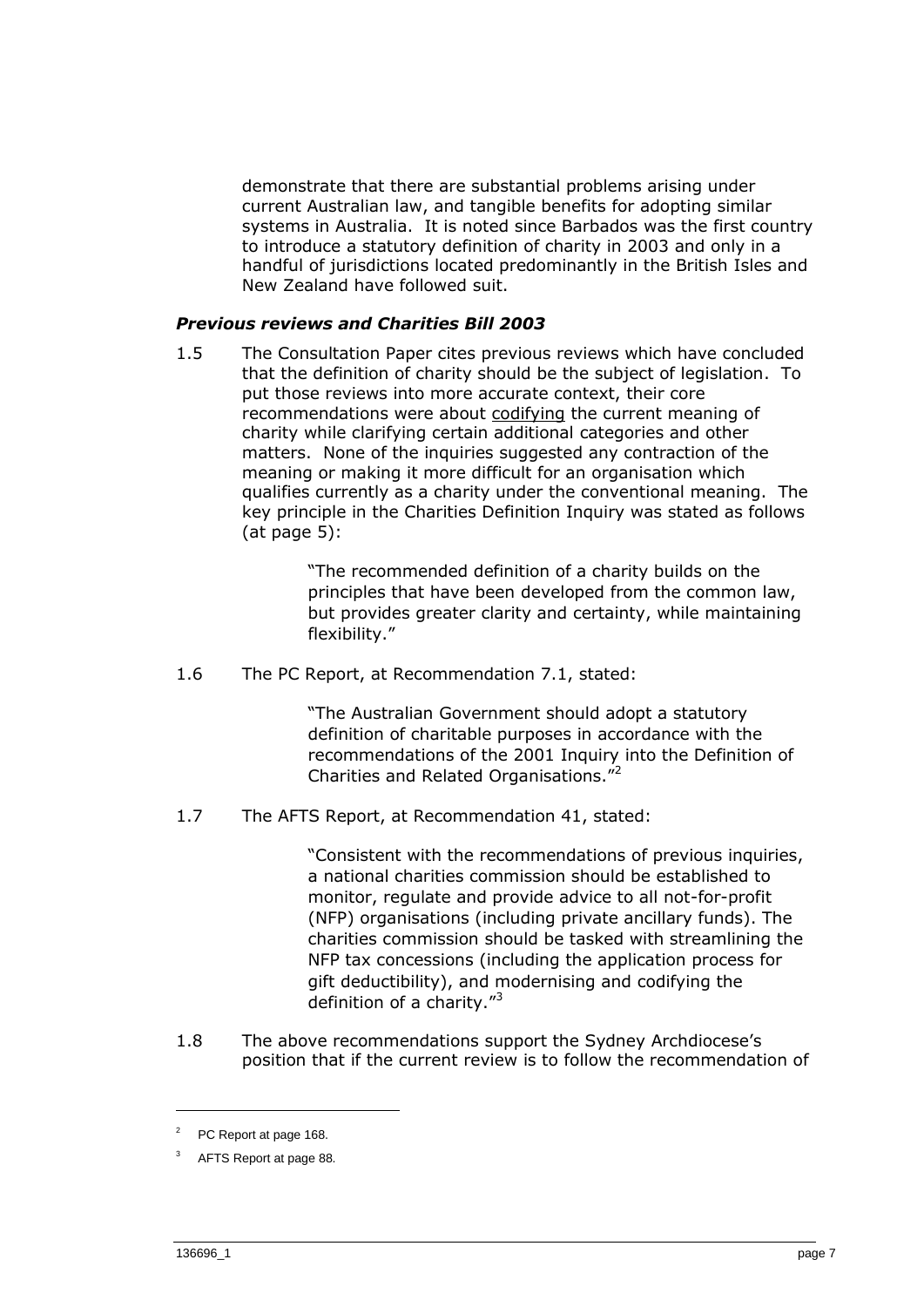previous reviews, the guiding principles should be as stated in our summary points at page 3 above.

1.9 Attempts at change which go beyond the core recommendations from the Charities Definition Inquiry, as endorsed by the PC Report and AFTS Report, have been rejected in the past. Seeking to go beyond these core recommendations in the current exercise under the Consultation Paper simply invites failure again. It should be accepted that there has been extensive consultation on these matters already and any support the community has expressed is limited to the core recommendations in the Charities Definition Inquiry.

## **2 The advancement of religion as a charitable purpose**

2.1 The advancement of religion is a recognised head of charity. As noted in the Charities Definition Inquiry:

> "The 'advancement of religion', in one form or another, has been part of charity throughout the history of charity law.

The Committee affirms that 'the advancement of religion' should continue as a head of charity. It is clear that a large proportion of the population have a need for spiritual sustenance. Organisations that have as their dominant purpose the advancement of religion are for the public benefit because they aim to satisfy the spiritual needs of the community. Religious organisations satisfy these needs by providing systems of beliefs and the means for learning about these beliefs and for putting them into practice."<sup>4</sup>

- 2.2 Other inquiries have consistently supported the advancement of religion as a charitable purpose.
- 2.3 The case law also has consistently supported the advancement of religion as a charitable purpose. Dixon J in *Lawlor Roman Catholic Archbishop of Melbourne v Lawlor* [1934] HCA 14 stated:

"A trust for the purpose of religion is prima facie a trust for a charitable purpose. ...

A gift made for any particular means of propagating a faith or a religious belief is charitable; moreover, a disposition is valid which in general terms devotes property to religious purposes or objects. ... The law has found a public benefit in the promotion of religion as an influence upon human conduct; ... ."

<sup>4</sup> Pages 175 and 178.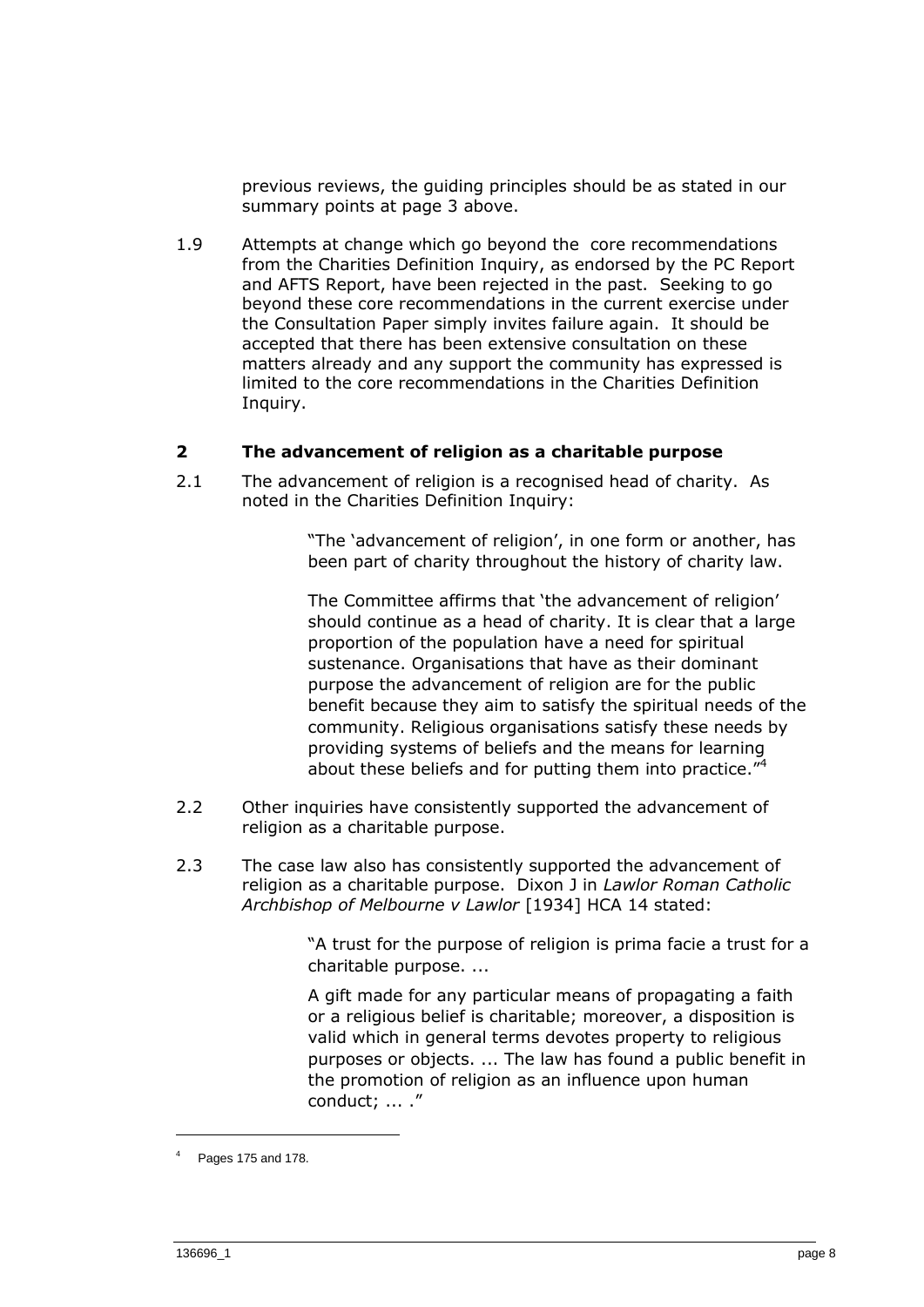2.4 Most recently, the High Court (including the minority judgment) in *Word Investments* recognised the same position:

> "its true construction states a charitable purpose – a purpose of advancing religion in a charitable sense."

2.5 It is implicit in the inclusion of the advancement of religion as a charitable purpose that it is beneficial to the community. Various writers have explained the position in different ways. For example:

> "Having religious organisations is good for society as a whole – social inclusion is inclusion into a group of people, not a concept. We would argue that the Australian community accepts that there is inherent value for society as a whole in having religious organisations which facilitate connectedness of people into religious groups. ... Provided the religious groups do not engage in anti-social or illegal behaviour, most Australians would consider them to have a broader social good ... ."<sup>5</sup>

2.6 Cardinal Pell, Archbishop of the Catholic Archdiocese of Sydney has written in the following terms:<sup>6</sup>

> "religion makes a moral life easier to achieve because it provides a comprehensive ethical code, a motive for being good and ideals which challenge us to be better and battle against our lower selves. Christians believe that religion also gives an enhanced capacity to be good through the gift of grace or spiritual energy, received especially through regular worship and the celebration of the sacraments. $<sup>7</sup>$ </sup>

> Religion enhances local communities where relationships can flourish for the wellbeing of both the individual and the community and more widely. People of faith gather to worship together, for friendship and mutual support, and to work to advance the collective good of both their own 'little platoon' and of the wider community. Religious belief also imposes obligations on us about how we should treat one another and draws us away from our temptation to self indulgence and obsession. Christianity calls us to pursue the greater good and thereby enhances the capacity of our society to provide a framework for citizens to flourish."

<sup>5</sup> Brian Lucas and Anne Robinson, "Religion as a head of charity", *Modernising charity law*, 2008, 186.

<sup>6</sup> Cardinal George Pell, "Religion, Christianity and Social Capital". Contributed chapter to Brett Mason (ed.), *Future-proofing Australia: the right answers for our future*.. Forthcoming.

<sup>7</sup> Citing Peter Kreeft, *Because God is Real*, Ignatius Press, San Francisco, 2008, p 162.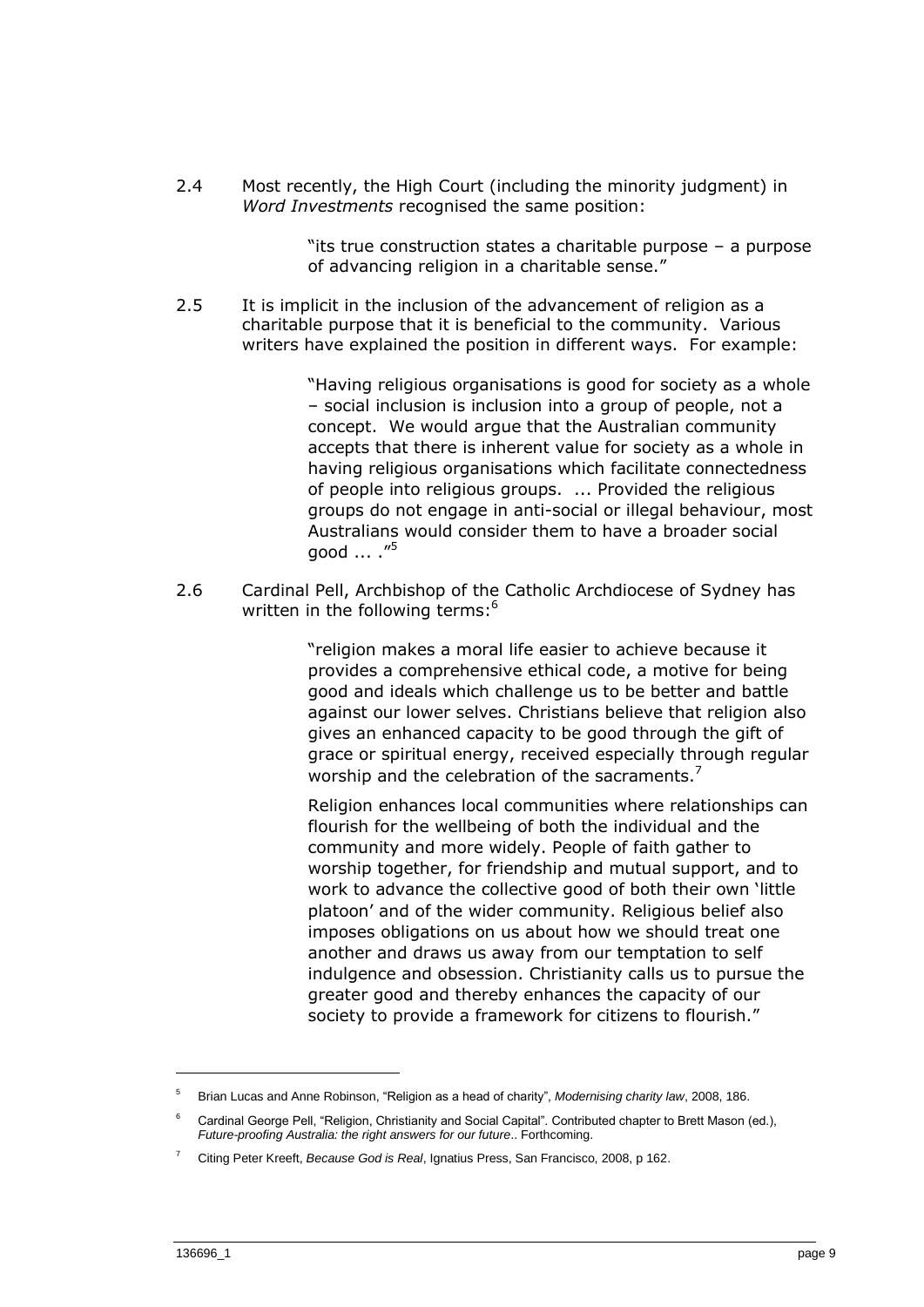- 2.7 In various ways, studies have demonstrated that Australian believers who worship regularly are more likely to volunteer and to give more to charity and in the process to display a willingness to reach out beyond their own worshipping community<sup>8</sup> and, in respect of young people, "to have positive civic attitudes, to demonstrate high levels of social concern and to be actively involved in service to the community."<sup>9</sup>
- 2.8 We repeat the explanation provided by the Australian Catholic Bishops' Conference in its submission to the 2001 Charities Definition Inquiry:

"Religion provides a basic motivation for acting virtuously and in the interests of the common good. The religious underpinning for the life of virtue can be either conscious and direct or it can be indirect and mediated through historical developments in law and culture ... the promotion of religious faith through word and deed is a vitally important educative function in society by positing a basis for moral action."

2.9 Many of the entities that comprise the Sydney Archdiocese are charitable institutions in reliance on the advancement of religion as their main purpose.

> *In particular, each Parish is a charitable institution whose exclusive purpose is the advancement of religion. Other special purpose entities which support the objectives and activities of the Sydney Archdiocese, such as the Charitable Works Fund and the Catholic Development Fund, also support the advancement of religion by providing essential infrastructure and finance to enable religious purposes and activities to be pursued.*

<sup>8</sup> Mark Lyons & Ian Nivison-Smith, "The relationship between religion and volunteering in Australia", *Australian Journal on Volunteering*, volume 11 (2), 2006, p 25 and Leonard, Rosemary et al, "Volunteering among Christian church attendees 1991-2006", *Australian Journal on Volunteering*, volume 14 (7), 2009.

<sup>9</sup> Mason, Michael et al, *The Spirit of Generation Y: Young People's Spirituality in a Changing Australia*, John Garratt, 2007, p 304.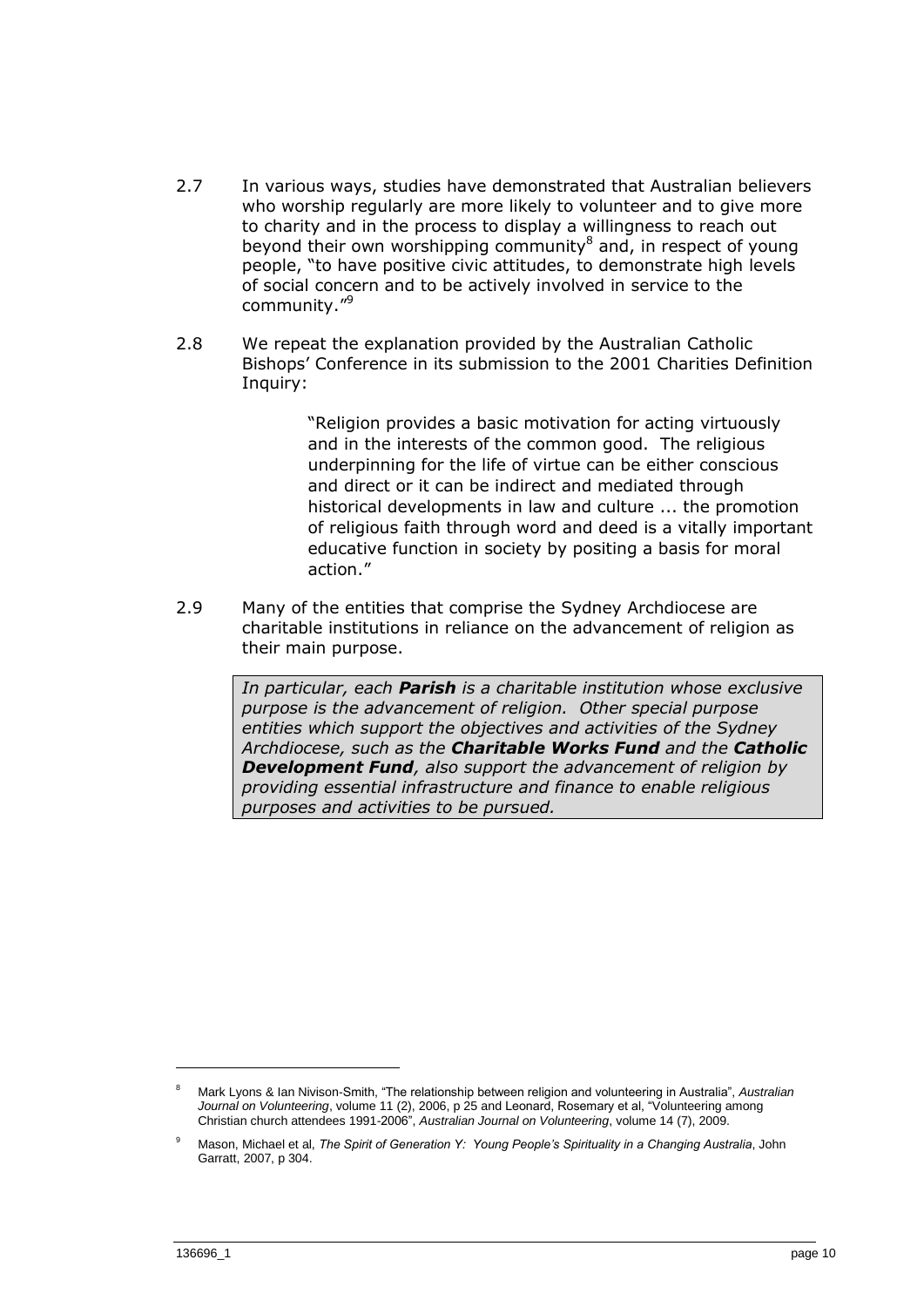*In many cases, bodies established for the advancement of religion have existed for decades and been accepted as charitable institutions without any controversy. The Sydney Archdiocese submits that any proposal for change would need to ensure their continued acceptance as charitable institutions. These entities must not be exposed to any greater burden or cost to qualify as charitable than applies under the current law.*

- 2.10 The review in the Consultation Paper should reflect:
	- (a) the express recognition of the advancement of religion as a charitable purpose; and
	- (b) the continuing presumption of public benefit for the advancement of religion (this is commented on further in this submission).

## **3 The relief of poverty, advancement of education and other purposes beneficial to the community as charitable purposes**

- 3.1 Entities within the Sydney Archdiocese are not solely reliant on the advancement of religion to support their status as charitable institutions. Many qualify as charitable institutions under the heads of the relief of poverty, the advancement of education or purposes otherwise benefit the community, just as non-Catholic entities engaging in similar activities would so qualify.
- 3.2 Although there are numerous examples of charitable institutions in the Sydney Archdiocese which qualify under heads of charity other than religion, it is an essential feature of many organisations within the Sydney Archdiocese that members of the Church are motivated through their faith to engage in the activities for the relief of poverty, advancement of education and purposes beneficial to the community.
- 3.3 The connection between faith and service to the community is strong within the Church. One cannot fully appreciate the services undertaken through Sydney Archdiocese entities which relieve poverty, advance education or otherwise benefit the community without understanding that it is part of life as a Catholic to engage in these pursuits. The following statement from the Sydney Archdiocese's website reflects the point:

"The Sydney Archdiocese is committed in providing the necessary services and support for the wellbeing of individuals, families and communities through its various charitable works and activities."<sup>10</sup>

<sup>10</sup> [http://www.sydneycatholic.org/charity/.](http://www.sydneycatholic.org/charity/)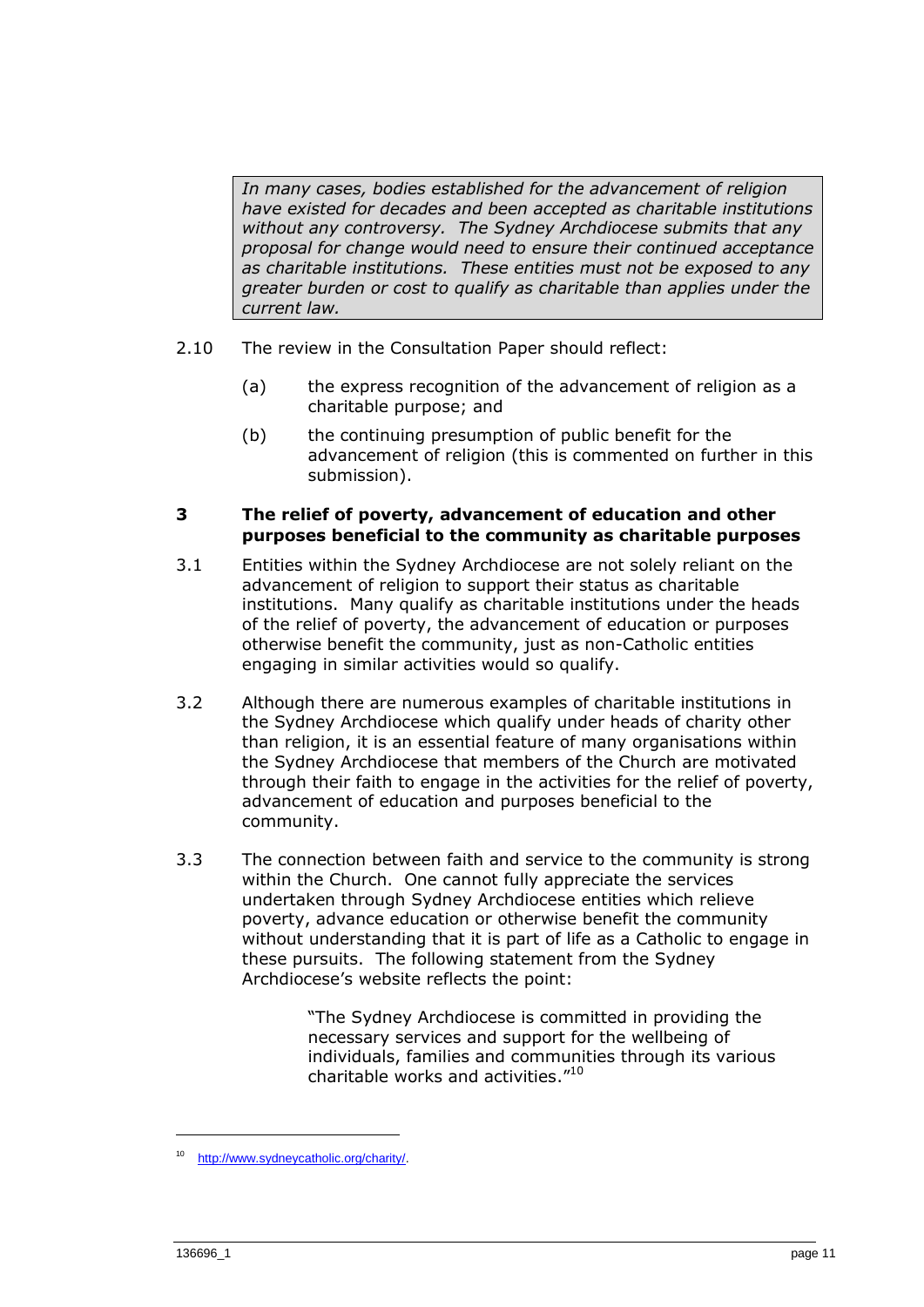3.4 The historical link between religion and benevolent works/social services and its current context is discussed in an article by Fr Brian Lucas and Anne Robinson:

> "The first thing to note is that the way in which social service is delivered in Australia is quite distinctive. Prior to the Second World War, social services were almost entirely delivered by charities and most of them were religious-based (Christian). ... Christian charities dominate in Australia in a way that they do not elsewhere. ... Twenty-three of the 25 largest Australian charities by income are Christian. ... The charitable activities are not undertaken in isolation: institutions may be separate entities for various legal reasons, but they are inherently part of, and come out of, communities of faith.<sup>"11</sup>

- 3.5 This is not to say that all works to relieve poverty, advance education or otherwise benefit the community are necessarily religious. Rather, it is important to recognise that it is not a simple exercise to demarcate the care provided through Catholic agencies within the Sydney Archdiocese from the faith which inspires people to provide that care.
- 3.6 Further, the care and other services provided through Catholic agencies within the Sydney Archdiocese (as is the case for agencies throughout the wider Church) are provided to the community, not just to Catholics. This is demonstrated most clearly in the example of the works of CatholicCare, the Catholic Education Office, the Priests' Retirement Foundation and Parish Aged Care Facilities (see below).

## *For example:*

- *CatholicCare is endorsed specifically as a PBI, delivering programs in the areas of Ageing, Dementia and Disability Care; Children and Youth; Family Support; Parenting Education; Relationship Counselling; and Employment, Training and Support. As noted on its website: "The services provided by CatholicCare are inclusive of the whole community regardless of circumstance, ethnicity, religion, economic situation, age, gender or ability."*
- *The Catholic Education Office is responsible for policy implementation, services and personnel in Archdiocesan Catholic schools in the Sydney Archdiocese. Its role in the advancement of education is clear cut and self-evident. Over 20 per cent of students attending Catholic systemic schools*

<sup>&</sup>lt;sup>11</sup> Brian Lucas and Anne Robinson, "Religion as a head of charity", Modernising charity law, 2008, 186 at 188 to 191.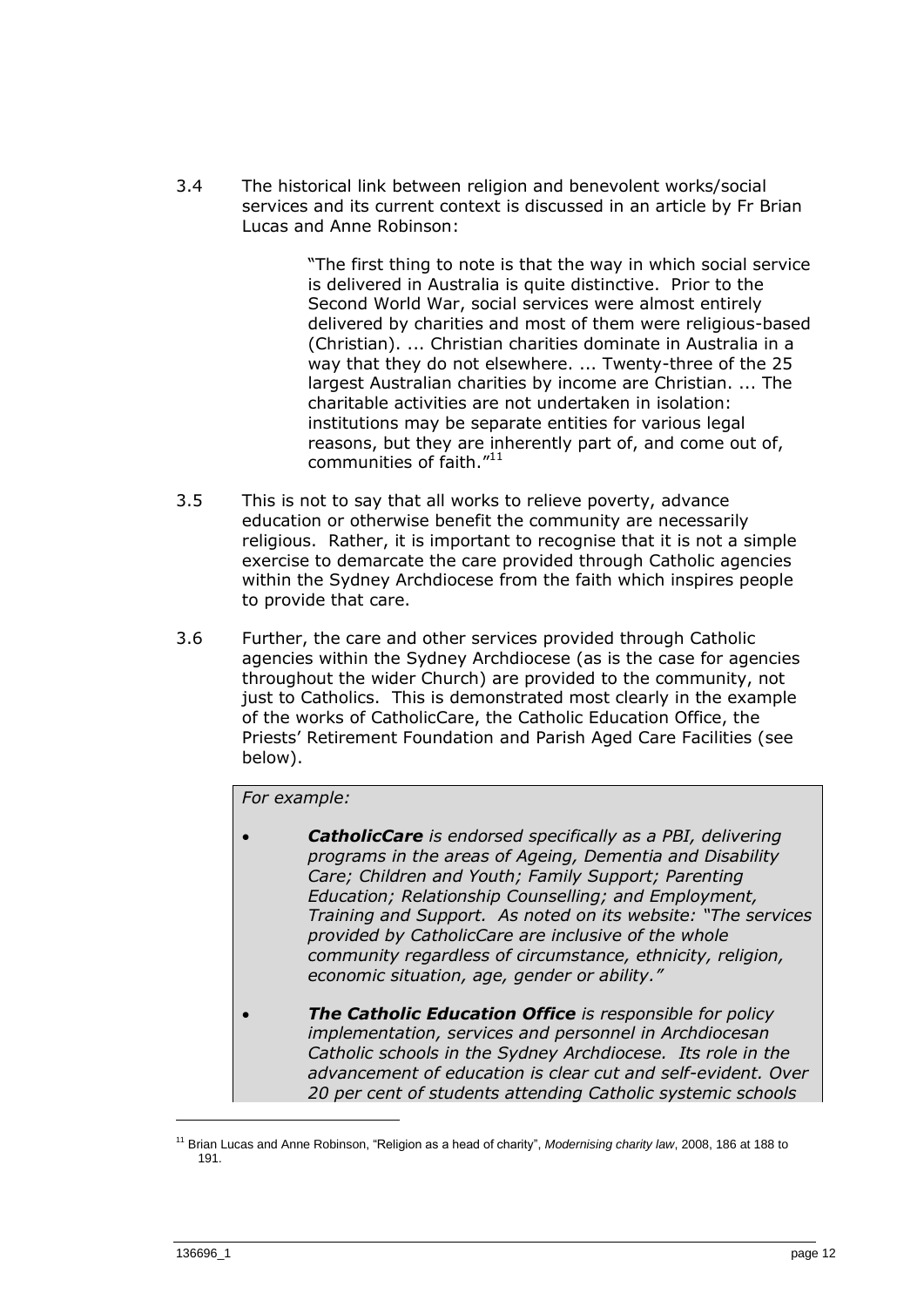*in the Sydney Archdiocese are from religions other than Catholic.*

 *The Priests' Retirement Foundation (a PBI) and the various Aged Care Facilities are further examples of entities whose purposes are charitable because they benefit the community in other ways (in this case, care for the aged and infirm).*

*As is the case for the entities which advance religious purposes, many of these bodies are long standing and have been accepted as charitable institutions without any controversy. The Sydney Archdiocese submits that any proposal for change would need to ensure their continued acceptance as charitable institutions. These entities ought not be exposed to any greater burden or cost to qualify as charitable than applies under the current law. Increased burdens or costs would also compromise their capacity for service delivery to the community.*

- 3.7 The community represented by the Sydney Archdiocese, and its works and organisations, seek to relieve poverty, advance education and further other purposes beneficial to the community, because these purposes are part of living out their shared faith. The review in the Consultation Paper should take account of the uniquely positive role played by Catholic and other religiously-motivated entities in fulfilling a variety of charitable purposes and creating numerous organisations for this end. The link between religion and charity demonstrates the folly of any proposals which seek to isolate and weaken the advancement of religion as a head of charity. Such an exercise also strikes at other charitable purposes which the advancement of religion supports and encourages among Australians, and which helps to maintain a fair and decent society.
- 3.8 The review in the Consultation Paper should ensure that all existing conventional and long standing charitable purposes are not in any way compromised by any reform proposal.

## **4 Specific questions**

4.1 In this section, the Sydney Archdiocese comments on specific consultation questions which are considered to be of most relevance to its charitable works. The absence of commentary on other questions in the Consultation Paper should not be taken as endorsement or opposition by the Sydney Archdiocese.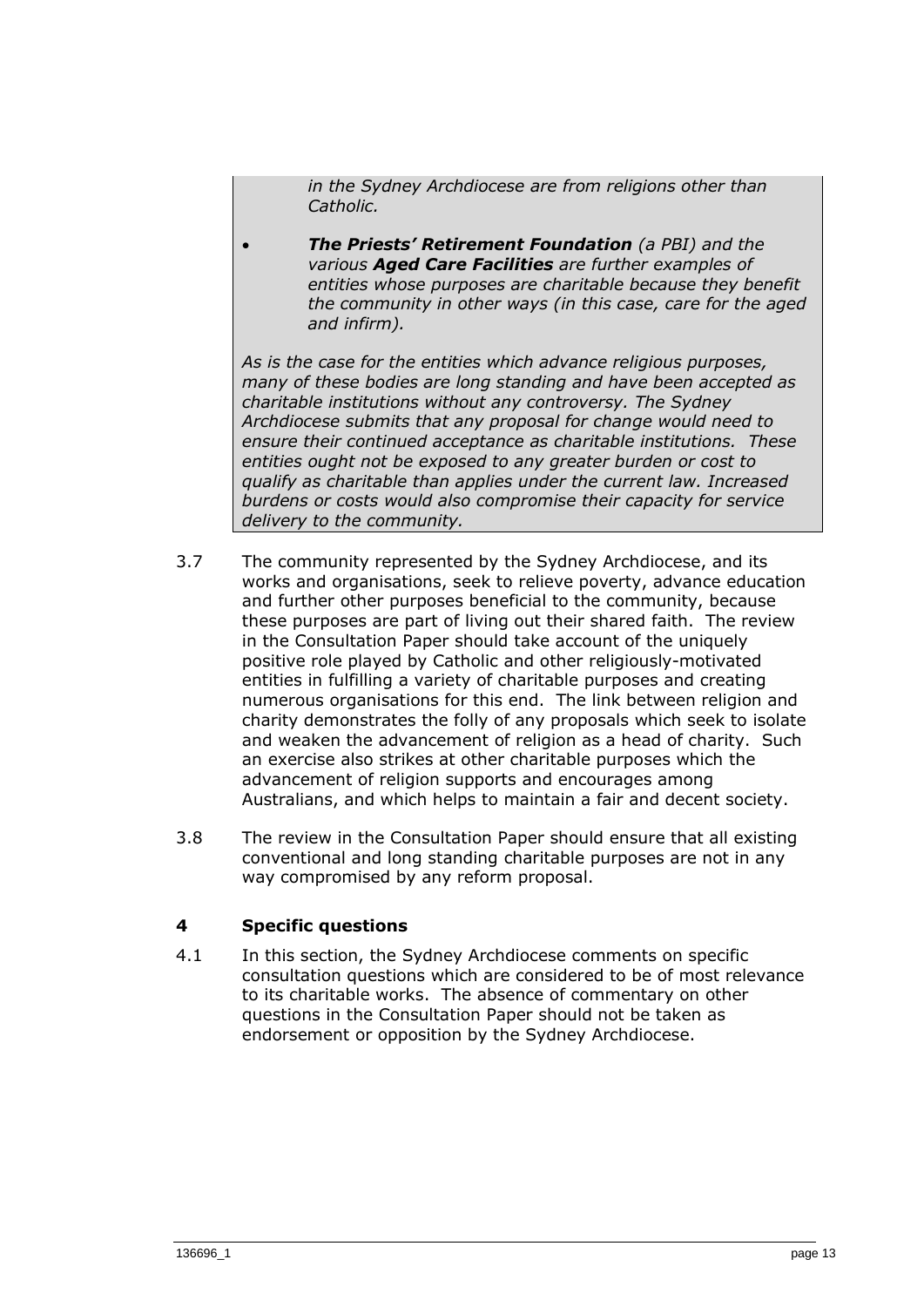## *Question 1*

#### *Are there any issues with amending the 2003 definition to replace the 'dominant purpose' requirement with the requirement that a charity have exclusively charitable purposes?*

4.2 It is instructive to consider two extracts from the recent High Court judgments in *Word Investments*. The majority judgment stated:

> "17. ... In examining the objects, it is necessary to see whether its **main or predominant or dominant** objects, as distinct from its concomitant or incidental or ancillary objects, are charitable." [Emphasis added]

4.3 The minority judgment stated:

"190. ... The common law has long insisted that, to be a "charitable institution", the purpose of the institution must be *exclusively* charitable (with non-charitable activities no more than ancillary)."

4.4 In TR 2011/D2, the Australian Taxation Office states:

"25. An institution is charitable if:

- its only, or its 'main or predominant or dominant' purpose is charitable in the technical legal sense; and
- it was established and is maintained for that charitable purpose.

In this draft Ruling, we typically refer to the required purpose as the 'sole purpose' of the institution because a charitable institution cannot have an independent noncharitable purpose (regardless of how minor that independent non-charitable purpose may be).

*'Main or predominant or dominant' purpose*

26. A purpose is the 'main or predominant or dominant' purpose of an institution if any other purpose the institution has is no more than incidental or ancillary to that purpose." [Emphasis added]

4.5 It is apparent that the use of different terminology currently causes confusion of meaning. The 2001 Charities Definition Inquiry stated (at page 107):

> "Many terms have been used to describe the 'overriding' purpose, for example, main, sole, dominant and exclusive. For purposes of clarity, it is preferable that only one word be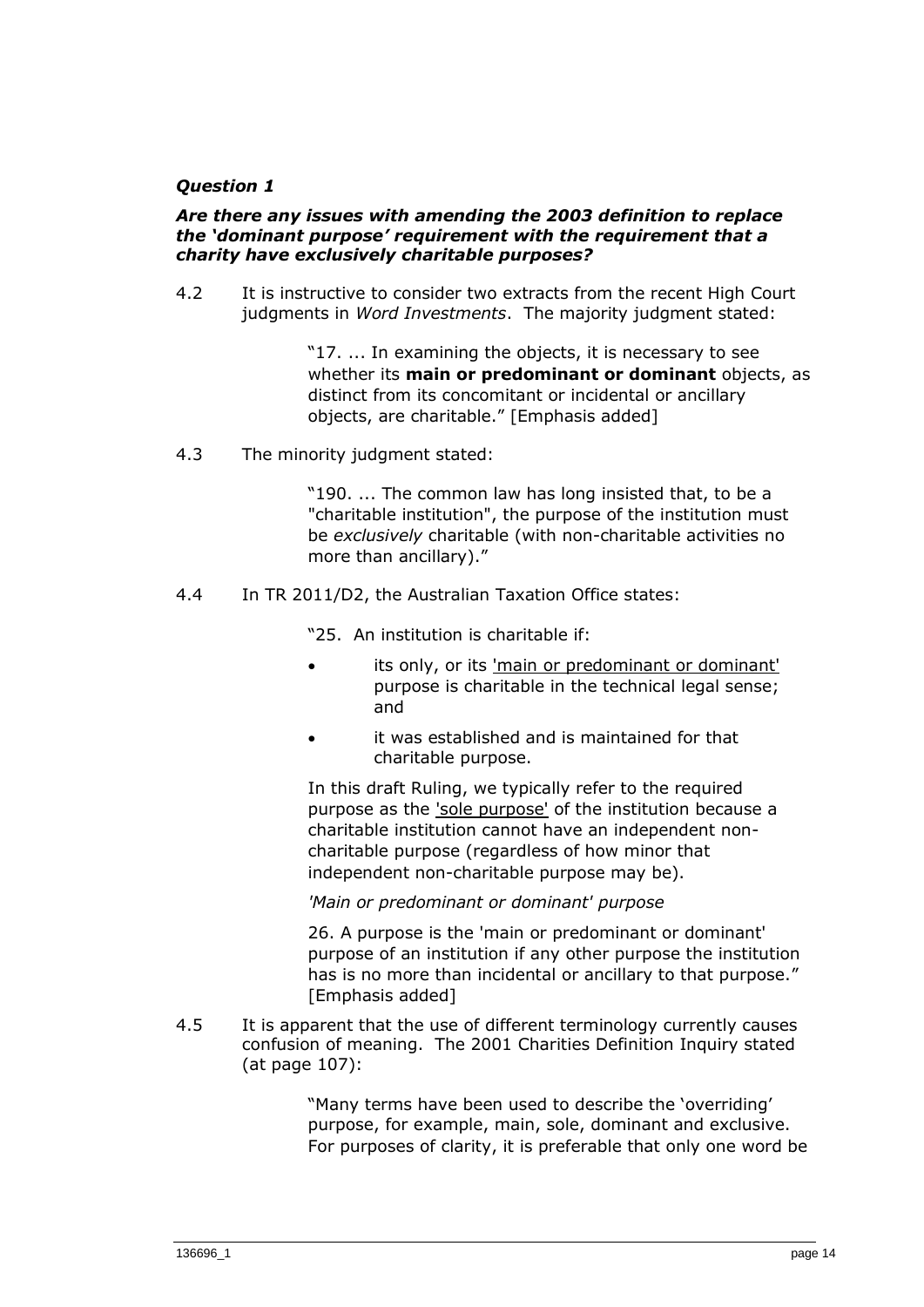used to describe the position of an entity's charitable purpose in relation to other purposes. The Committee recommends the use of the term *dominant* purpose.

The issue before the Committee is then to define the sense in which a charity's purpose is dominant. That is, if and on what terms should non-charitable purposes of an entity be allowed?

Charities will have purposes that are non-charitable when viewed in isolation. For example, a youth development charity may have a purpose of promoting sport among its members. The Committee considers that such purposes should not deny charitable status where they further, or are in aid of, the dominant charitable purpose, or are incidental or ancillary to the dominant charitable purpose."

4.6 The Sydney Archdiocese endorses the position in the Charities Definition Inquiry and considers that it is most consistent with the approach adopted in practical terms by the courts. If the Consultation Paper review adopted the requirement of "exclusively charitable purpose", it would risk an interpretation that is too restrictive and prone to excessively rigid and restrictive interpretation. Further, it would assist to elaborate on the meaning of "dominant purpose" in the explanatory materials for any new legislation, in order to make clear that it is acceptable for an entity to undertake incidental or ancillary activities that support the charitable purposes.

#### *Question 3*

#### *Are there changes required to the Charities Bill 2003 to clarify the meaning of 'public' or 'sufficient section of the general community'?*

- 4.7 The Sydney Archdiocese supports the change recommended by the Board of Taxation, as described at paragraph 63 of the Consultation Paper.
- 4.8 In this regard, there are many entities within the Sydney Archdiocese which currently qualify as charitable without any discernible controversy. Any reform proposal must ensure that they continue to be acceptable as charitable.
- 4.9 It is important to ensure that existing entities, which undertake activities in the public benefit on a relatively small scale and for a relatively small section of the community, continue to be accepted as charitable under any proposed changes.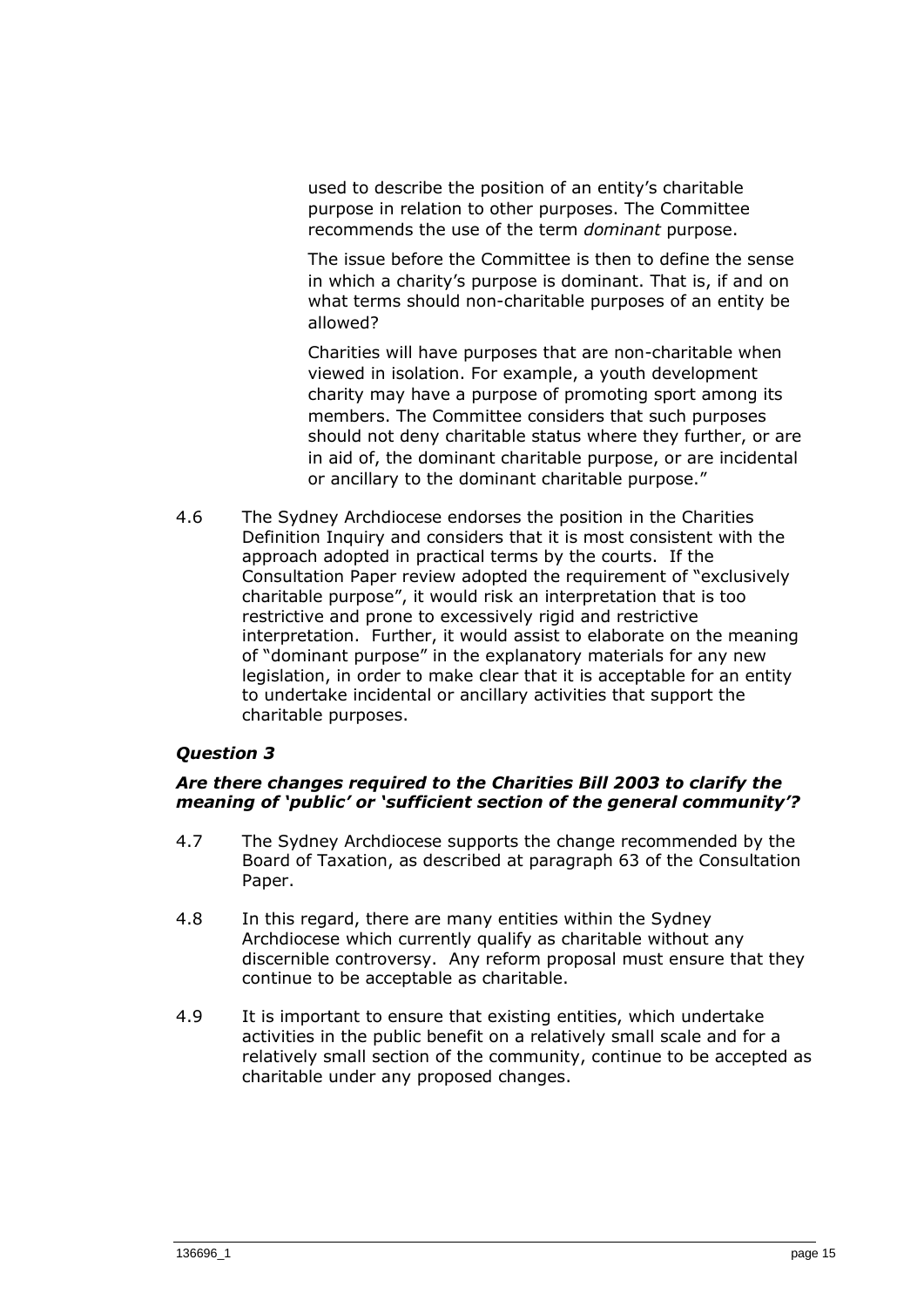#### *For example:*

- *Aboriginal Catholic Ministry: this is an agency that promotes reconciliation and mutual understanding, taking responsibility for the pastoral care of Catholic Aboriginal people and supporting them in the living of their faith. The work of the Ministry also provides an interface between all Indigenous people and the Catholic Church, represents the concerns of Aboriginal and Torres Strait Islander peoples and acts as an advocate on their behalf, as well as providing certain services such as counselling and practical assistance to access education.*
- *Ephpheta Centre: this is an agency which provides services to deaf and hearing impaired people in the Sydney Archdiocese. It provides sacramental, counselling, support and advocacy services and is an important resource for this community, which may not be numerically significant but would be more clearly so by reference to the part of the community to whom the purpose would be relevant.*
- *The Priests' Retirement Foundation: this is a foundation re-established in 2007 to ensure all priests can receive the accommodation, health care and support they need in their retirement. There are over 60 retired priests in Sydney. Whether they would constitute a significant section of the public is doubtful under the wording of the Charities Bill 2003. However, it should more clearly satisfy this requirement if the test is by reference to a number of people compared with the size of that part of the community to whom the purpose would be relevant (ie retired Catholic priests).*

*It would be a regressive step in the development of charity law if these entities, which pursue purposes and activities that any reasonable person in the community would endorse as worthy of charitable status, could not qualify as charitable under any reformed law owing to the small or special community they serve.*

#### *Question 4*

#### *Are changes to the Charities Bill 2003 necessary to ensure beneficiaries with family ties (such as native title holders) can receive benefits from charities?*

- 4.10 There is a long history of the Church working to alleviate disadvantage within Aboriginal and Torres Strait Islander communities.
- 4.11 As noted above, the Sydney Archdiocese conducts a ministry for Aboriginal and Torres Strait Islander peoples. Consistent with its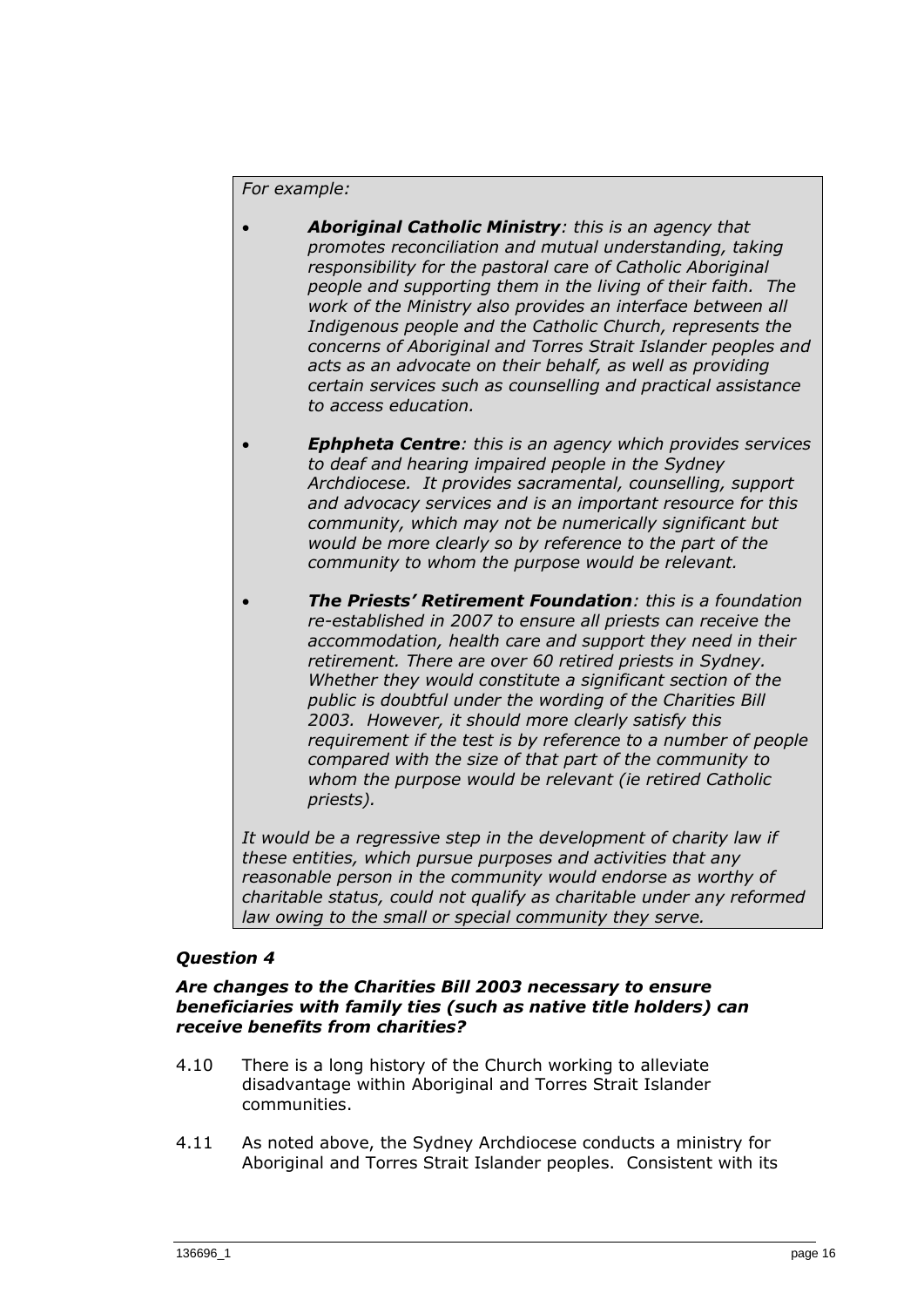other submissions in this document, the Aboriginal Catholic Ministry and other organisations with charitable purposes directed towards advancing the interests of Aboriginal and Torres Strait Islander peoples, should continue to be accepted as charities under any revised law.

4.12 Accordingly, the Sydney Archdiocese supports changes which will ensure that beneficiaries with family ties (such as native title holders and persons related by blood ties) are not disqualified from being charitable. It should be expressly stated that an organisation may be considered to be for the public benefit notwithstanding that it advances purposes for people connected by blood ties or other defined relationships which will ensure continued charitable status for existing entities which exist for Aboriginal and Torres Strait Islander peoples.

## *Questions 5 & 6*

*Could the term 'for the public benefit' be further clarified, for example, by including additional principles outlined in ruling TR 2011/D2 or as contained in the Scottish, Ireland and Northern Ireland definitions or in the guidance material of the Charities Commission of England and Wales?*

#### *Would the approach taken by England and Wales of relying on the common law and providing guidance on the meaning of public benefit, be preferable on the grounds it provides greater flexibility.*

- 4.13 The Sydney Archdiocese counsels against seeking to define in a prescriptive way the meaning of a concept like "for the public benefit", which needs to be flexible enough to adapt to new charitable needs and new ways of responding to them.
- 4.14 It is instructive that there is no single authority from the case law on the meaning of "for the public benefit". The comments of French J (as he then was) in *Victorian Women Lawyers' Association Inc v FC of T* [2008] FCA 983 go some way to explaining the challenges:

"117 The question whether the purpose of an organisation is "beneficial" or of "service" to the community is relevant to characterisation under the applicable provisions of the ITAA. To the extent that the answer requires assessment of social norms or community values, it may sometimes rest upon an uncertain and shifting foundation. Nevertheless such judgments are often required of the courts in a variety of jurisdictions, civil and criminal." [Emphasis added]

4.15 Many of the cases have turned on the distinction between public and private benefits. We are not aware of any authority which has sought to definitively state a merits-based assessment for when a purpose is, and is not, "for the public benefit".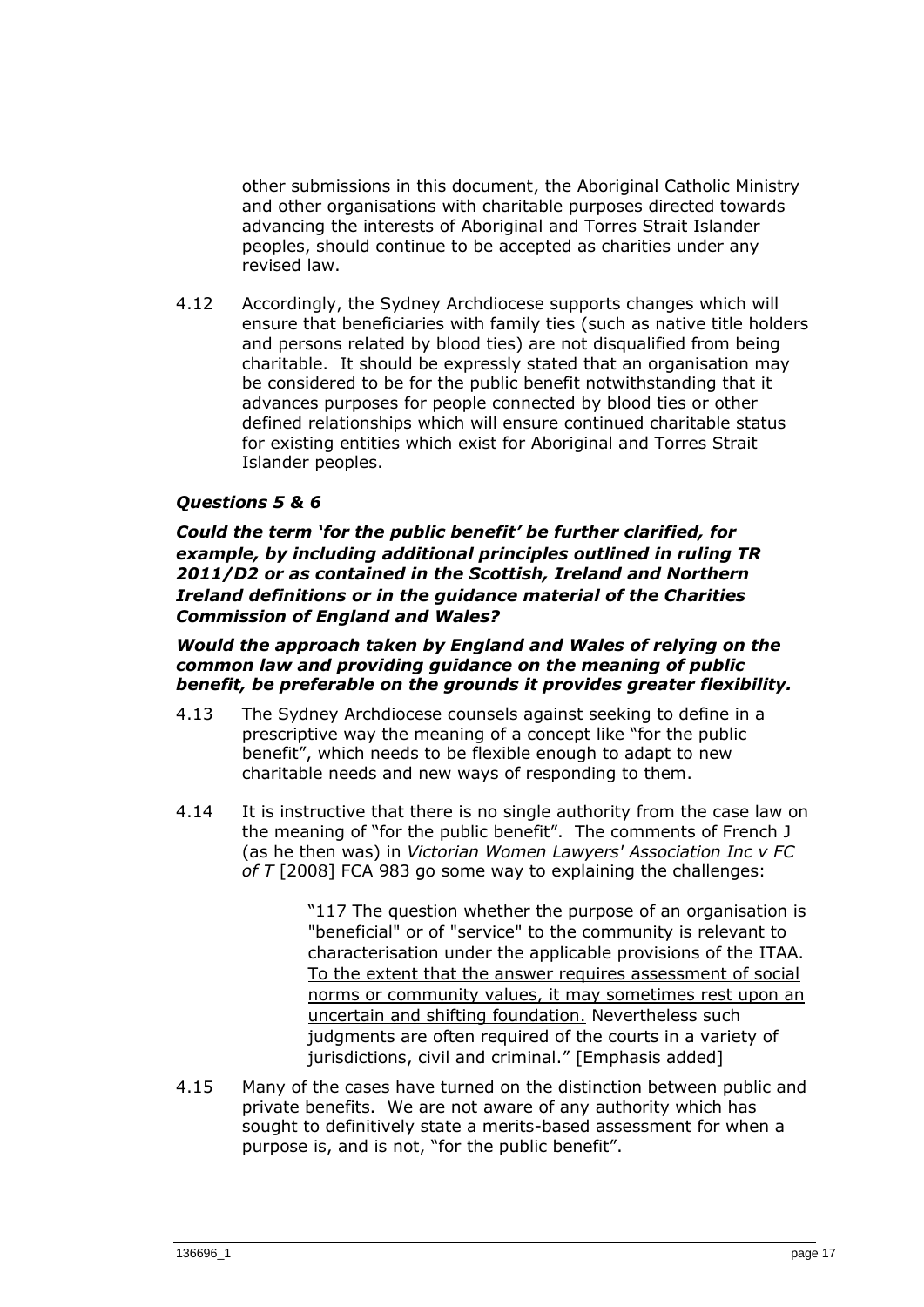- 4.16 In the circumstances, it seems ambitious to attempt a definition in legislation which relies on an "assessment of social norms or community values" which may shift from time to time. It is better to allow the concept of public benefit to adapt to changed circumstances over time.
- 4.17 Therefore, we would prefer to leave the meaning of "for the public benefit" to continue to be developed by the courts which are best placed to make these judgments, as (now) Chief Justice French recognised in the *Victorian Women Lawyers' Association* case.
- 4.18 Of the models raised for consideration in the Consultation Paper:
	- (a) the Scottish, Ireland and Northern Ireland definitions are flawed in their focus on "disbenefit" or "detriment" as a key factor. Whether or not something is for the public benefit is an evaluative judgment having regard to all factors. It is not a balancing exercise of weighing positives and negatives and we are not aware of any support for such an approach in the cases. It must be remembered that the reviews of broad based-support cited in the Consultation Paper support the essential elements of the common law on this question. They do not support supplementing the common law with novel untested concepts.
	- (b) the approach taken in England and Wales represents an even greater disservice to sound principles of legislative reform. The approach of leaving the meaning of words in legislation to be supplemented (with legislative recognition) by an administrative body must be rejected, as it blurs the distinction between legislative and administrative functions. The problems experienced in England and Wales are discussed further below and must be avoided in Australia by rejecting a model which invests a quasi legislative and judicial role in an administrative body. This does not provide greater flexibility. It simply invests an inappropriate level of power in a body whose role is not to "make" the law and which is not accountable to the community.
	- (c) the Irish model is most in tune with the existing common law, in focussing on the public/private distinction but it is less helpful in focussing on charges payable, which may present problems for existing conventional charities such as schools and (not for profit) aged care operators.
- 4.19 If a definition of public benefit is to be legislated, on balance, the proposed definition in the Charities Bill 2003, amended to take account of the Board of Taxation's recommended changes, would be the most appropriate. This would incorporate the following features:
	- (a) universal or common good;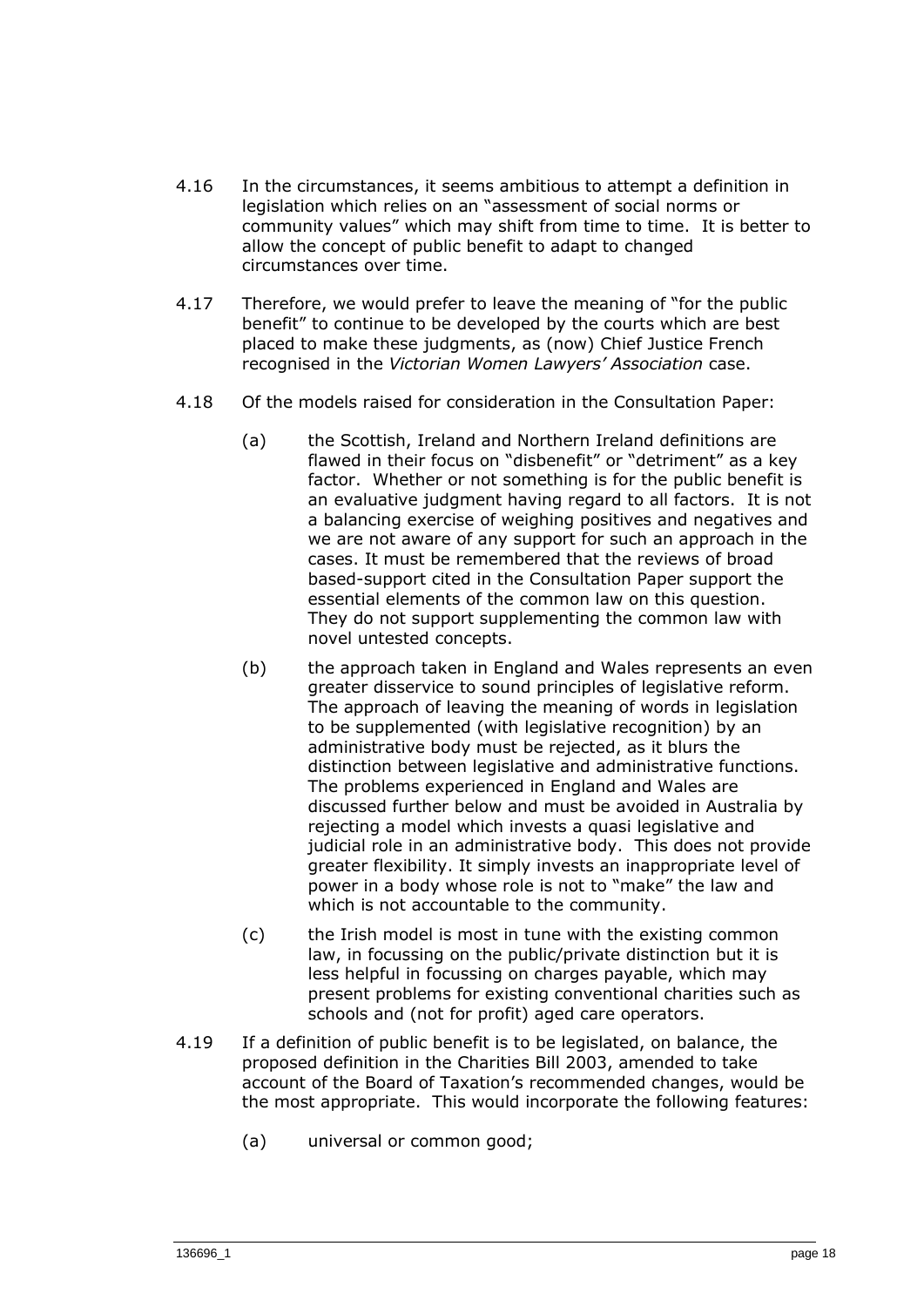- (b) practical utility; and
- (c) benefit of the community (as modified for the Board of Taxation's recommendations).

This comes closest to articulating the common law position and is not overly prescriptive. However, the Sydney Archdiocese holds that the definition of "practical utility" should include a statement in the legislation to make clear that practical utility also encompasses the less tangible benefits such as social, mental well-being and spiritual benefits arising from the advancement of religion as a head of charity.

## *For example:*

- *Parishes: A parish is a certain community of Christ's faithful stably established within a particular Church, whose pastoral care, under the authority of the diocesan Bishop, is entrusted to a parish priest as its proper pastor (Canon 515). Although Parishes invariably engage in social service, their role in fostering faith in a community is one that is inextricably linked to the advancement of religion and ought to be recognised as "for the public benefit", having regard to the historical and contemporary role of religion as a head of charity. Demonstrating the "tangible" benefits of the advancement of religion may be more difficult than, say, the relief of poverty (which other Sydney Archdiocese entities are engaged in as a dominant purpose). Due recognition needs to be given to the various charitable purposes under any reformed law.*
- *The Catholic Development Fund: this is a body with the purpose of advancing religion through the dedication and application of their resources and support which are availed by other entities within the Sydney Archdiocese. The Catholic Development Fund exists for the benefit of the membership of the Sydney Archdiocese and other members of the Church community by managing funds, facilitating transactions and supporting charitable and pastoral works of the Sydney Archdiocese. Its purposes are inherently religious and should continue to be recognised as charitable under any reformed law.*

## *Question 7*

#### *What are the issues with requiring an existing charity or an entity seeking approval as a charity to demonstrate they are for the public benefit?*

4.20 This response addresses only the suggestion in the Consultation Paper that the presumption of public benefit should be removed for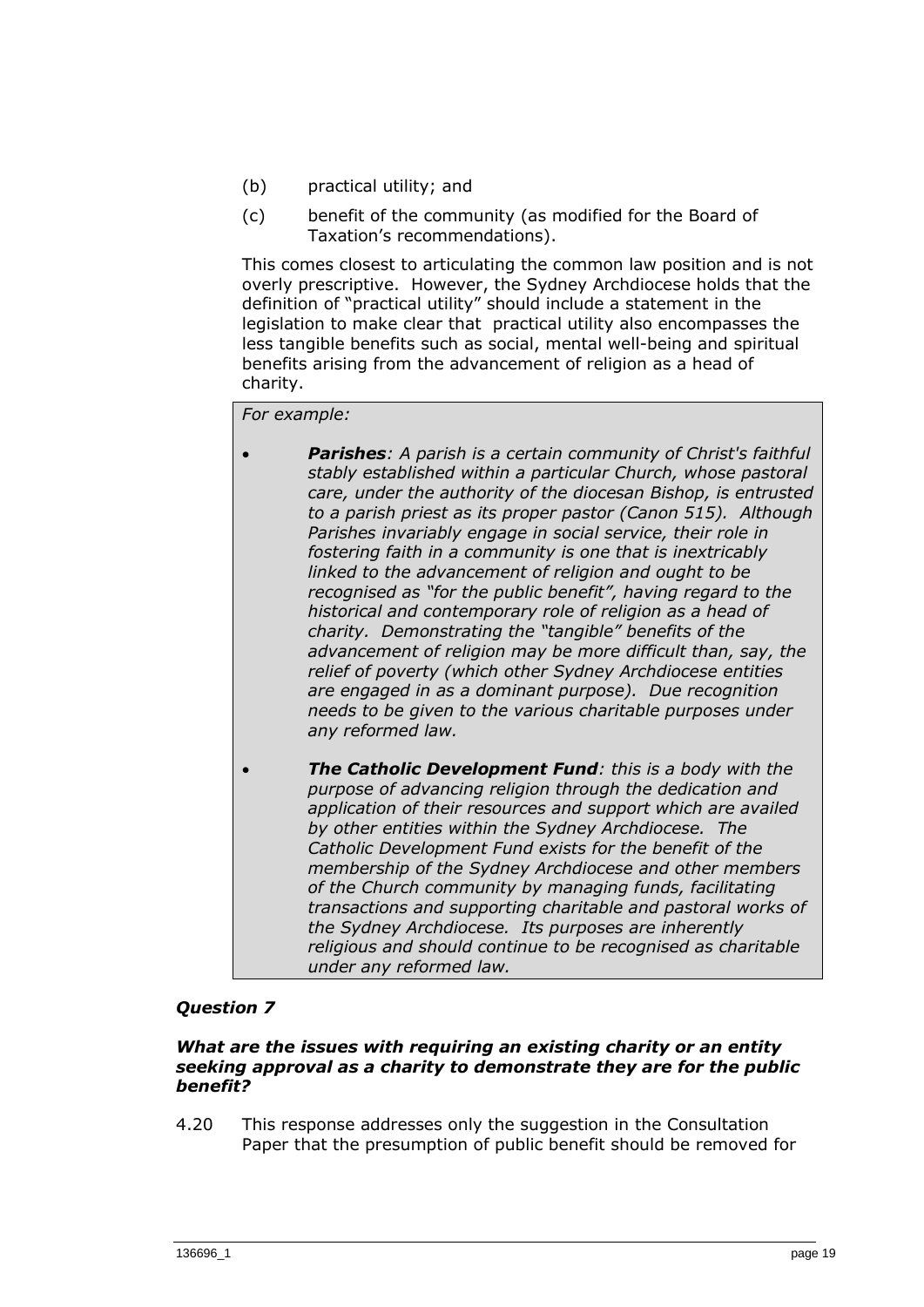organisations whose purposes are the relief of poverty, advancement of education or advancement of religion.

- 4.21 The Sydney Archdiocese is absolutely opposed to any measure to remove the presumption of public benefit on the basis:
	- (a) the comprehensive previous reviews have not supported the removal of the presumption of public benefit;
	- (b) no evidence has been presented that the presumption of public benefit is problematic currently;
	- (c) concerns about exceptional cases can be addressed under the current law;
	- (d) there is no evidence that the removal of the presumption of public benefit would be in the interests of the community;
	- (e) removing the presumption of public benefit will:
		- (i) create uncertainty in the law; and
		- (ii) impose a greater burden and unjustified costs on charitable organisations.

#### **Presumption of public benefit – the case for removal?**

#### *Previous reviews*

- 4.22 Previous reviews do not support removal of the presumption of public benefit.
- 4.23 There seems to be an implicit assumption in the Consultation Paper that the removal of the presumption of public benefit has been endorsed in previous reviews. This is not the case. In fact, as further detailed below, most comprehensive reviews of charity law in Australia did not state a case for removal of the presumption.
	- (a) The Charities Definition Inquiry recommended that the definition of charity be set down in legislation providing that charities established for the advancement of religion, health, education, social and community welfare, culture or the environment should be presumed to be for the benefit of the community. After identifying 6 specific categories of charitable purposes which the Inquiry recommended for inclusion in the definition of charitable purposes, it was observed (at page 190):

"once a purpose has been established to fall under the advancement of health, education, social and community welfare, religion, culture or the environment, it would be presumed to be for the benefit of the community unless evidence to the contrary were presented." [Emphasis added]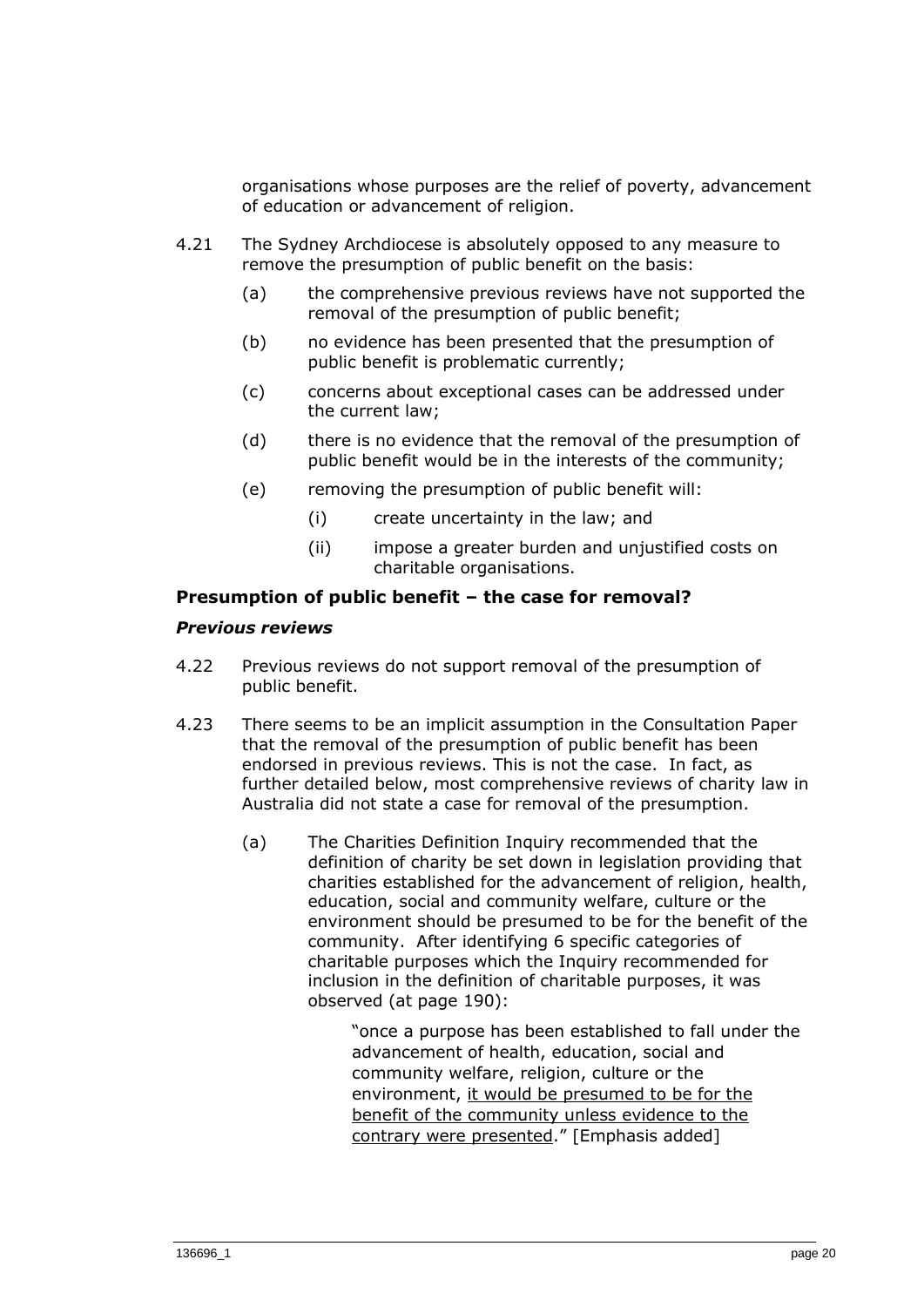- (b) The above statement is the foundation for all subsequent endorsements in comprehensive reviews. To be clear, the starting point is to retain a presumption of public benefit for existing heads of charity and extend it for new categories.
- (c) The PC Report recommended that the Australian Government adopt a statutory definition of charitable purposes in accordance with the recommendations of the Charities Definition Inquiry.
- (d) The Final Report recommended that a statutory definition of charity be implemented and stated:

"a statutory definition seeks to codify the key principles of the common law definition of charity and not replace the common law." $12$  [Emphasis added]

(e) The AFTS Report concluded:

"Consistent with the recommendations of previous inquiries, a national charities commission should be established to monitor, regulate and provide advice to all not-for-profit (NFP) organisations (including private ancillary funds). The charities commission should be tasked with streamlining the NFP tax concessions (including the application process for gift deductibility), and modernising and codifying the definition of a charity."<sup>13</sup> [Emphasis added]

- 4.24 Despite all of this, only the 2010 Senate Inquiry supported the application of a public benefit test. The reference in paragraph 81 of the Consultation Paper to the Charities Bill 2003 "overturning" the presumption of public benefit test is misleading. The Charities Bill 2003 merely proposed removal of the presumption of public benefit test and the position was rejected. It cannot be cited with any substance as support for removing the presumption now.
- 4.25 The Sydney Archdiocese submits that the 2010 Senate Inquiry does not provide the appropriate basis for assessing the presumption of public benefit. The genesis of the Bill under consideration in the 2010 Senate Inquiry was Senator Xenophon's well publicised concerns about a single organisation. It simply defies common sense to frame the current Consultation Paper around an initiative arising over an isolated and exceptional inquiry, rather than the comprehensive reviews which endorsed a purer and more limited codification exercise.

 $12$  The Final Report, page 33.

<sup>&</sup>lt;sup>13</sup> AFTS Report, page 88.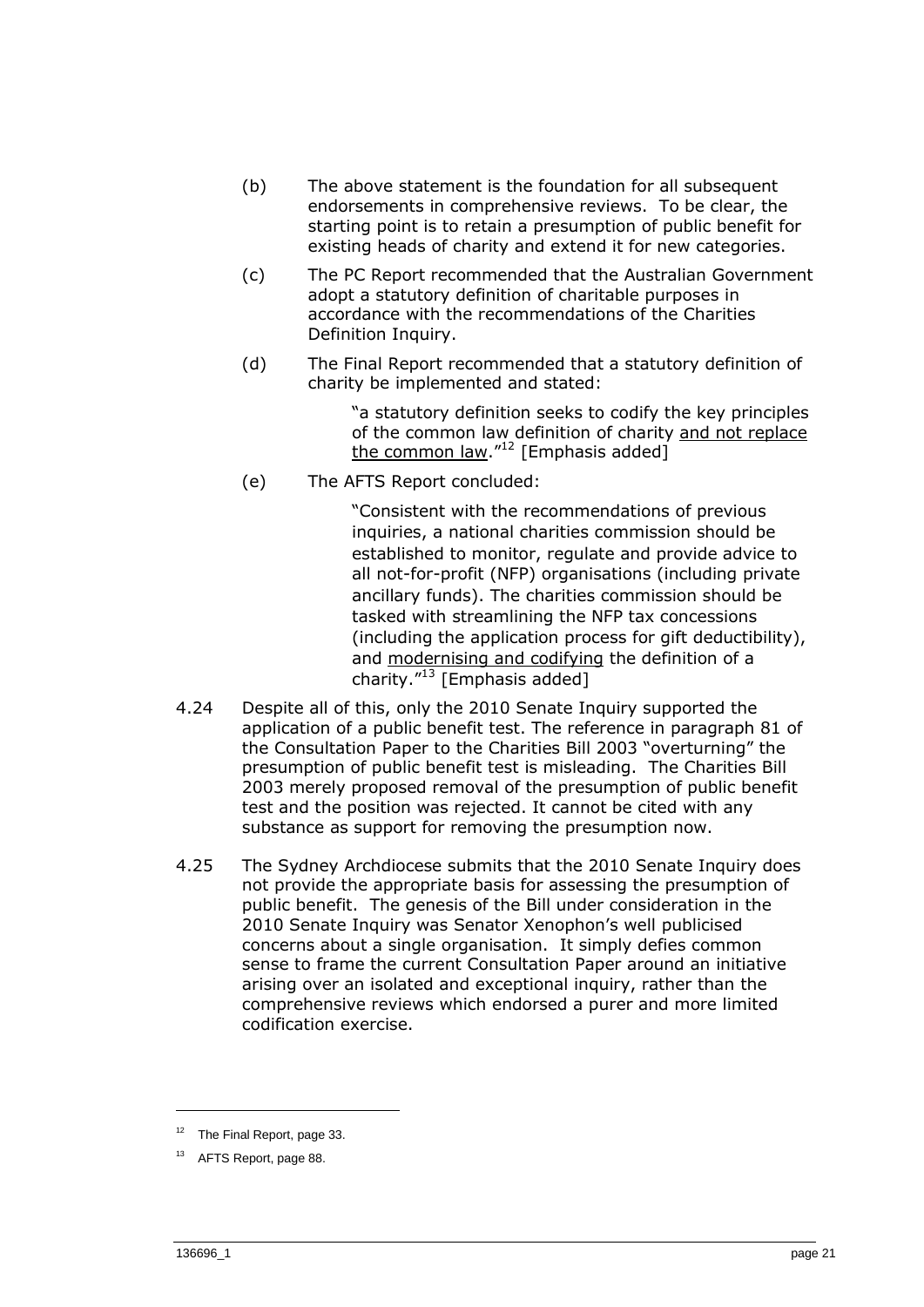4.26 As set out in the submission of the ACBC to the 2010 Senate Inquiry:

> "A particular concern is that the apparent problem with one organisation, referred to in the explanatory memorandum, could be addressed without the imposition of considerable uncertainty as to the status of many thousands of other organisations."

4.27 The Sydney Archdiocese submits that the 2010 Senate Inquiry should be given substantially less (if any) weight than the Charities Definition Inquiry, PC Report, Final Report and AFTS Report.

#### *The Consultation Paper arguments*

- 4.28 There is no case for removal of the presumption of public benefit. The Sydney Archdiocese submits that before consideration is given to removal of the presumption, there must be clearly articulated and justifiable reasons for doing so.
- 4.29 The Consultation Paper fails to establish why the presumption should be removed. The only factors referred to in the Consultation Paper are:

"79. ... the presumption means a government authority must in seeking to regulate and enforce law, rebut the presumption of public benefit, which can often be administratively difficult and costly.

...

82. ... A reformed public benefit test should increase public confidence in the charitable sector and public support for the granting of tax concessions to charities. ... .

- 4.30 While at paragraph 79, the cost to government has been raised as a justification, there is no meaningful consideration in the Consultation Paper of the costs to charities if the presumption is removed. Paragraph 84 of the Consultation Paper concedes that some charities may incur some "minor" costs but it says that it is not expected that these charities will incur costs on an ongoing basis. It is both any initial cost and ongoing cost associated with removal of the presumption of public benefit which are of real concern to the Sydney Archdiocese.
- 4.31 Every hour spent gathering information and submitting reports is an hour not spent on core mission. Sample reports on the Charity Commission for England and Wales website show they typically run to 10 to 15 pages. These reports must be written, received by senior staff and then typically taken to a supervisory Board for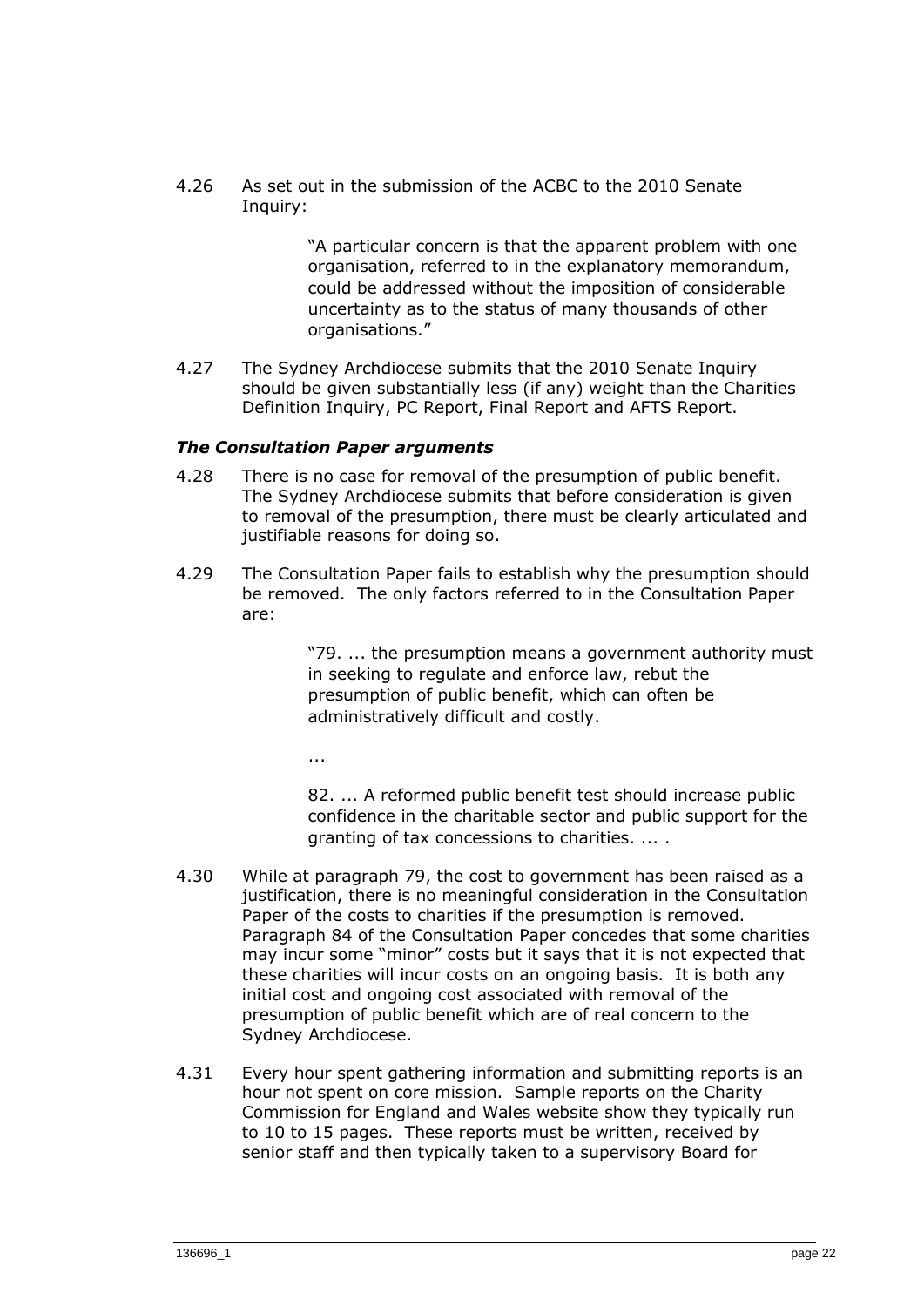approval. Maintaining the common law position overcomes this difficulty by not imposing this cost and burden on charities.

- 4.32 One would expect that it is the relevant Government agency's function, for which it is (or should be) adequately resourced, to review, monitor and enforce compliance. In any event, there is no evidence presented in the Consultation Paper of material noncompliance in the sector requiring excessive allocation of resources. The only instance of which the Sydney Archdiocese is aware in recent times of the Australian Taxation Office seeking to challenge a charitable organisation relying on classification under one of the specific heads of charity is *Word Investments*, in which the High Court rejected the ATO's views. Relevantly, public benefit was not at issue.
- 4.33 In relation to the comment at paragraph 82, the Consultation Paper does not put forward any evidence of a lack of confidence in the charitable sector which would justify removal of the presumption. The suggestion that (only a few) other jurisdictions may have gone down this path itself does not make the case for removal.
- 4.34 Rather, the fact that:
	- the common law, developed carefully over several centuries, has seen fit to retain a presumption of public benefit for charities for the relief of poverty, advancement of education and advancement of religion; and
	- there is no evidence put forward in the Consultation Paper seeking to justify the removal of the presumption,

should point to the good policy sense in retaining the status quo.

#### **Problems with removing the presumption**

#### *Greater complexity, uncertainty and potential for disputes*

- 4.35 From a policy perspective, one would expect that existing charitable organisations would continue to qualify as a charitable organisations under the existing law as such where they are schools (whether primary or secondary, religious or secular, public or private, Catholic or independent). Indeed, the Sydney Archdiocese is not aware of the Australian Taxation Office or other regulators seeking to disqualify a conventional school from charitable status under the current law and such a school should not to be disqualified under any change to the law.
- 4.36 The Consultation Paper states:

"85. Overseas experience demonstrates that in practice the removal of the presumption of public benefit for all charities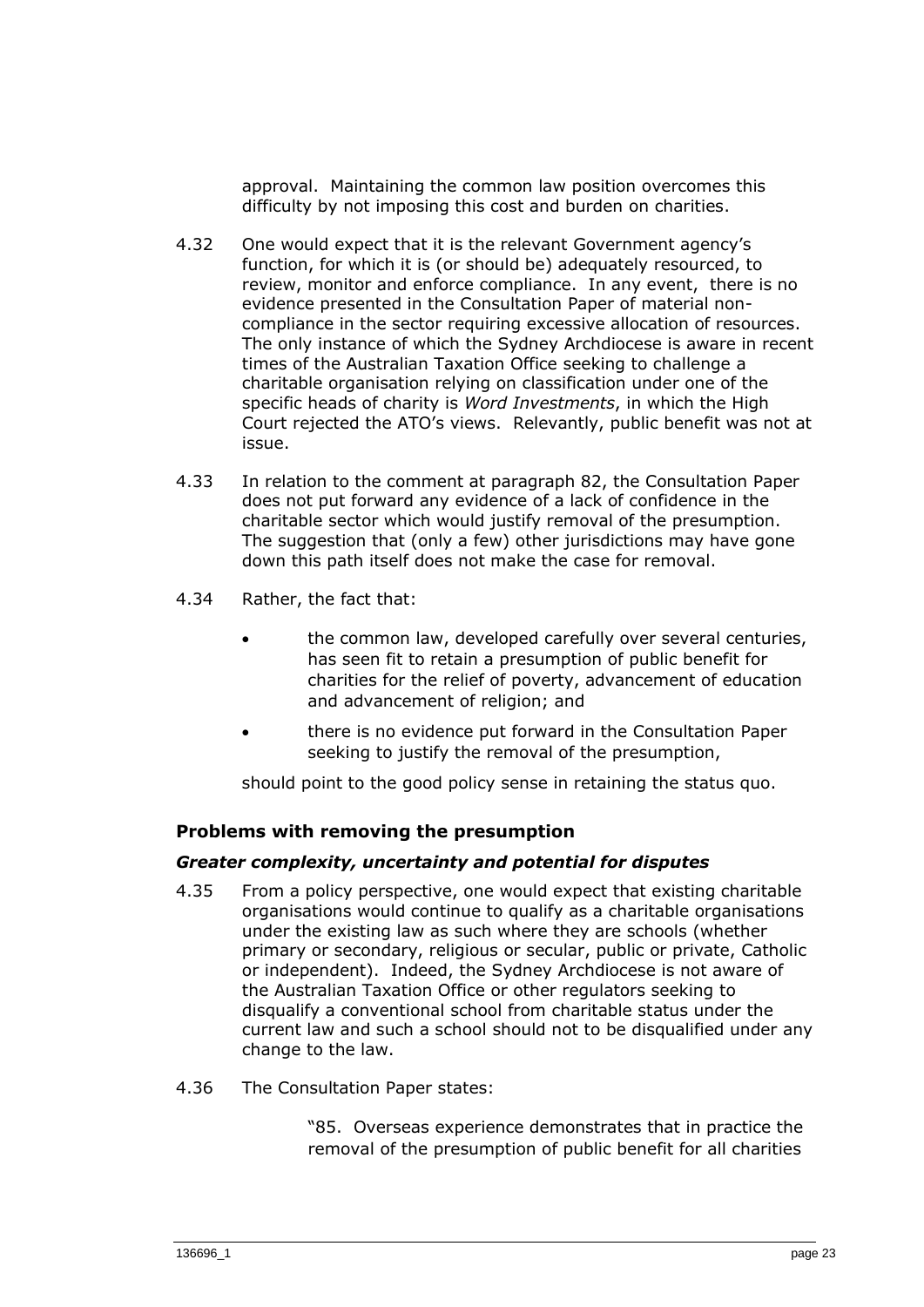(for example, in England and Wales), has not caused significant issues for the charitable sector more broadly."

- 4.37 The experience, reports and anecdotal evidence suggests, however, that the assertion at paragraph 85 of the Consultation Paper is not accurate and the recent experience in England gives rise to substantial concern.
- 4.38 In England, some diocesan and congregational schools as well as Church institutions and necessitous circumstances foundations might have difficulties meeting a public benefit test, as interpreted by the England & Wales Charity Commission. By way of example, the Charity Commission has issued a directive to two out of a sample of five preparatory schools (St Anselm's Preparatory School, Bakewell and Highfield Primary, Preston) that these schools provide insufficient bursaries to satisfy the public benefit requirement to be a charity. Hopefully, this outcome is not intended to apply in Australia. Yet it is the outcome of the very system which the Consultation Paper seems to endorse as being appropriate.
- 4.39 In a similar way, in 2009, the England & Wales Charity Commission found that the Penylan House Jewish Retirement and Nursing Home in Cardiff, Wales was spending too small a proportion of its income on ensuring that people who could not afford their fees had an opportunity to benefit. If such a stringent test was applied in Australia, many aged care and other care facilities may struggle to comply, particularly those facilities where margins are such that they cannot afford to provide unfunded places. In a recent Australian survey of the financial performance of residential aged care facilities, 34 per cent of 225 *high care* residential aged care facilities across Australia experienced a negative end of year financial result in the 2010 financial period while 36.3 per cent of 320 *low care* facilities experienced a negative facility result.<sup>14</sup>
- 4.40 Using aged care as an example, framing the public benefit test in the same way as the England & Wales Charity Commission has the potential to impact an operator's future growth and service delivery. Even for larger providers of community and residential aged care services in Australia, compromising service delivery would further affect the development of future aged care places and the situation would be even worse for the smaller providers. In a climate where demand will outstrip supply for aged care places over the next 40 years, the impact of this in light of the Australian Treasury's Intergenerational Report 2010 which refers to the projected population rates of older people to the future is of great concern. These predictions suggest that the population rate for people 64 years to 85 years will double over the next 40 years and the

<sup>&</sup>lt;sup>14</sup> Stewart Brown *Business Solutions, Aged Care Financial Performance Benchmark Report November 2011.*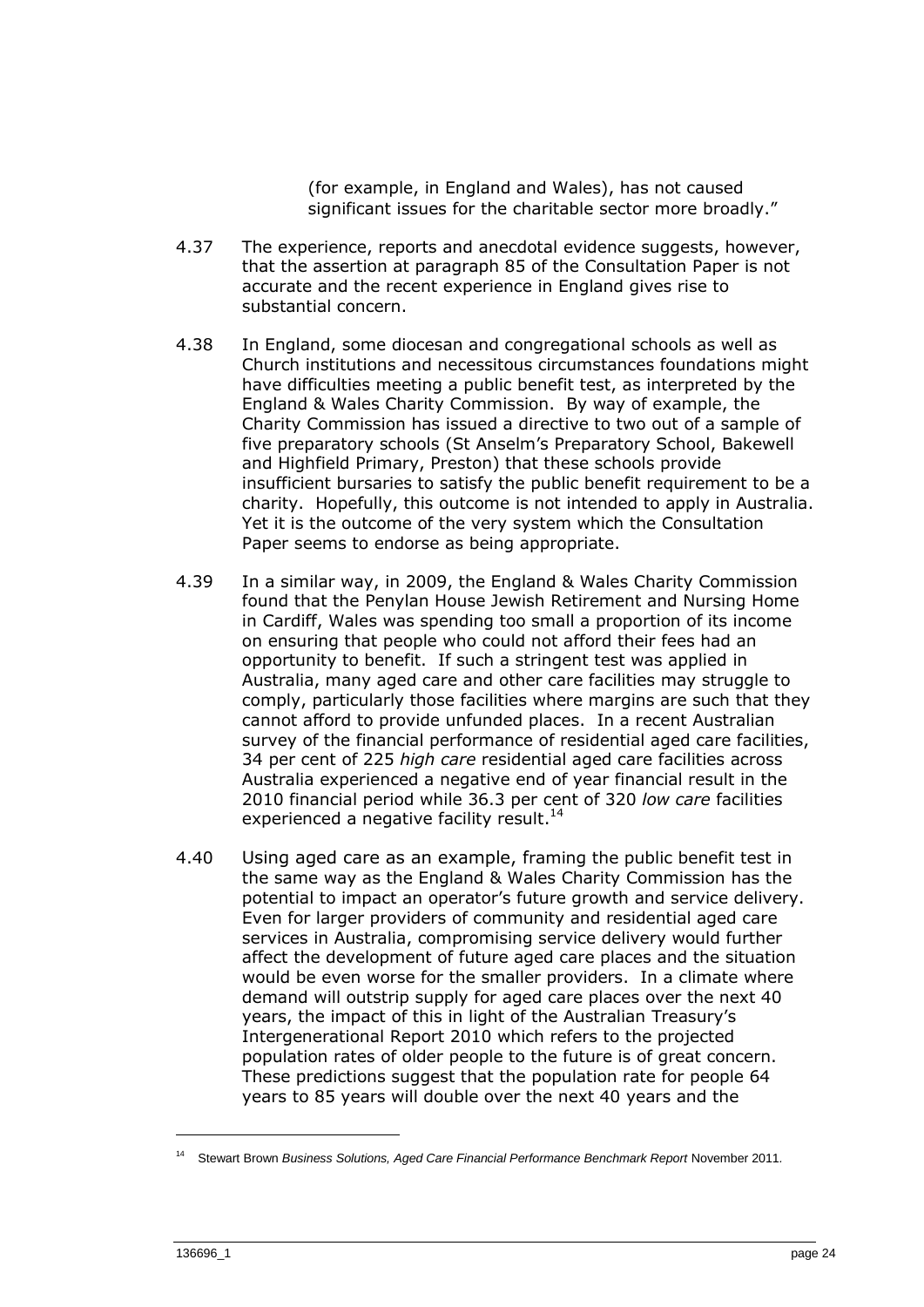population rate of people 85 years and older will quadruple. Clearly, good policy dictates measures to enhance the involvement of the charitable aged care providers in meeting this growing need of the community. It is not the time to increase the burden and risks by introducing uncertainty about their charitable status and additional monitoring and reporting.

- 4.41 Perhaps of most concern, the Consultation Paper cites the experience in relation to the *Independent Schools Case* in England (cited at paragraph 86) without any acknowledgement of the problems that case represents. In our view, the case itself demonstrates the problems with removing the presumption of public benefit. Such a case would not arise under current Australian law and it is essential that it does not arise under any revised law.
- 4.42 Under the current law, it is unquestionable that a school providing conventional education is a charitable organisation. In contrast, under the revised law in England as applied in the *Independent Schools Case*:
	- The England & Wales Charity Commission sought to issue guidance on the meaning of public benefit for such a school (by reference to a generic description of an archetypal school).
	- The guidance was challenged in formal legal proceedings involving 5 parties as stakeholders or interveners, including the Attorney General.
	- The relevant Tribunal deciding the case issued a decision of more than 100 pages.
	- The England & Wales Charity Commission ultimately was found to have issued incorrect guidance.
- 4.43 The point is not to highlight the error of the England & Wales Charity Commission (which is concerning in itself). Rather, the point is to highlight that what is presently a simple matter of absolute certainty under the current law became a cause of significant trouble and expense for the charitable parties affected, because of uncertainty created by an apparently well meaning but ill-conceived legislative change and/or and a misguided charities regulator.
- 4.44 What is certain and uncontroversial under current law risks becoming the subject of lengthy and costly dispute resolution under a revised law. Whereas it is only issues at the margin which are the subject of dispute under the current law, the removal of the presumption risks making issues out of matters which are not of controversy under the current law and which are part of settled law concerning charities.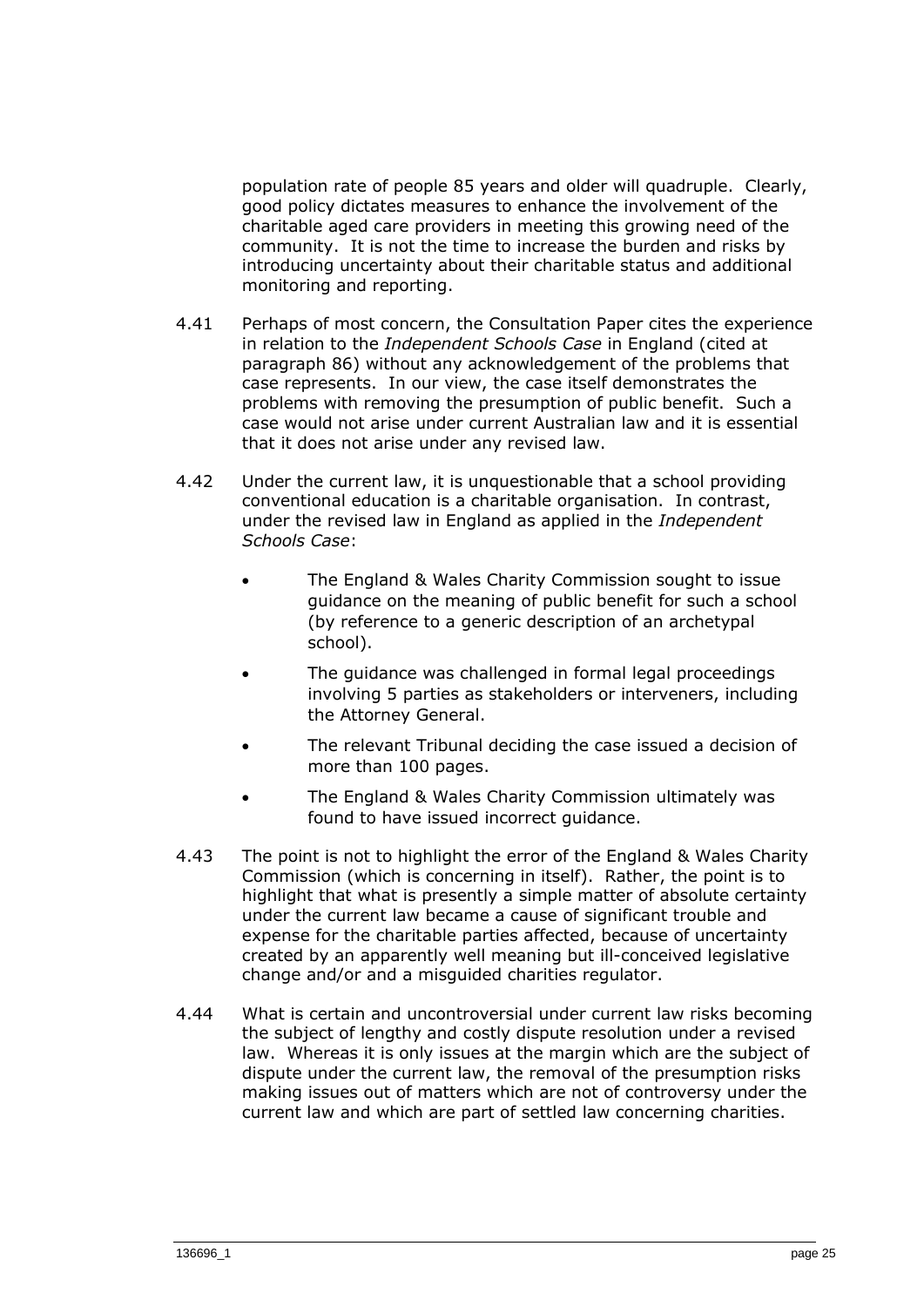- 4.45 Where is the guarantee that such an undesirable, inefficient and wasteful proceeding will not occur under a revised law in Australia?
- 4.46 The Sydney Archdiocese submits that the evidence of the experience in England above demonstrates uncertainty, confusion and costly outcomes for conventional charities under the legislation that is now proposed for Australia. This is a highly undesirable outcome which can be easily avoided simply be retaining the presumption of public benefit. The risk of uncertainty will lead to disputes and the unnecessary and wasteful dedication of resources by Government and the charitable sector away from core purposes of service delivery. Moreover, there is no evidence of systemic problems which necessitates any change to the law. The Sydney Archdiocese repeats that the case for changing the current law is insufficient on the merits.

## *Greater burden and unjustified costs*

- 4.47 The Sydney Archdiocese has argued consistently that measures should not be implemented which increase the cost of compliance and red tape for conventional charities. Implementing such measures is contrary to the Federal Government "National Compact: working together" because it imposes a cost on charities which does not currently exist. The Sydney Archdiocese, like other members of the charitable sector, takes the Government's commitment to the "National Compact" principles seriously. The Government should demonstrate its commitment to it with consistent action, as stated at paragraph 3 of the Consultation Paper.
- 4.48 In an environment in which funds are scarce and charitable organisations more than ever must be vigilant in cost control, the imposition of any additional regulatory burden and costs is something which needs careful consideration.
- 4.49 The assertion in the Consultation Paper that altering the presumption "may not increase compliance costs for most charities" and that charities may incur "some minor incidental compliance costs" is unfounded. We welcome practical initiatives to enhance or improve scrutiny and transparency in the sector. However, the recommendation of Treasury for charities to have to regularly demonstrate public benefit will place a debilitating administrative and financial burden on the NFP sector. Based on the experience in England, there is a real risk of consuming increased charitable organisation's efforts and resources in administration and disputes which would not occur under the current law. An England and Wales model is very likely to involve Charities being tied up in wasting resources on unnecessary compliance. This is contrary to the Government's objective in attempting to reduce the cost of 'red tape'.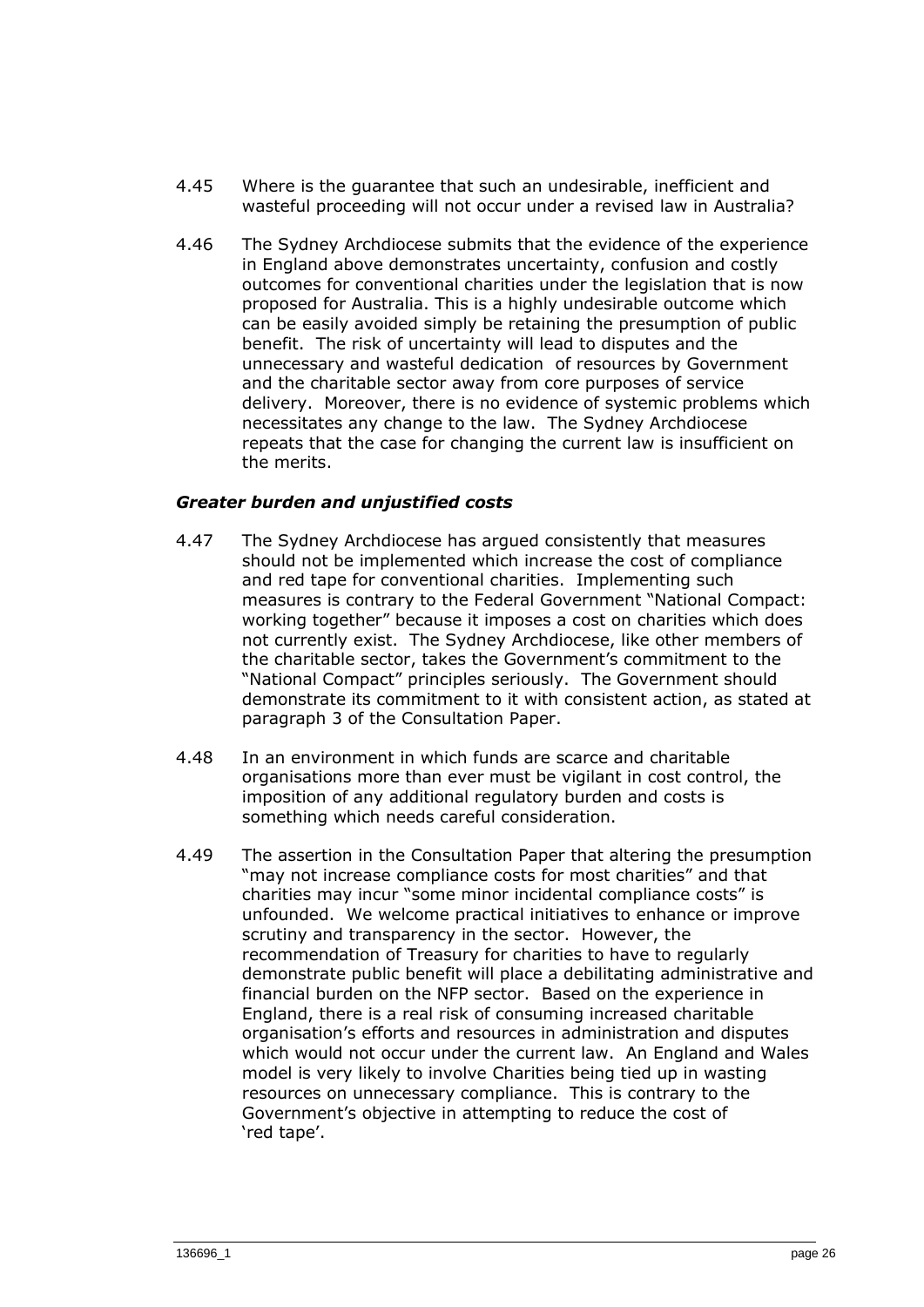4.50 The Sydney Archdiocese is very wary of a change to the law for which no strong reason has been advanced, and with risk of adverse cost consequences, which may result in certain Sydney Archdiocese charities being unable to continue their good works.

#### **Current actual or perceived problems in relation to public benefit can be addressed under the current law**

- 4.51 If there are actual or perceived problems under the current law, they are not articulated in the Consultation Paper or the comprehensive reviews to date. Indeed, of the significant legal cases concerning charities in recent times, none have involved questions about the presumption of public benefit.
- 4.52 It must be remembered that the presumption of public benefit is only a presumption. It is not an absolute condition which allows organisations acting contrary to the public interest to be charitable. As noted in the Charities Definition Inquiry:

"With regard to the first three heads, we can assume (subject to evidence to the contrary) that benefit will result from bodies for the relief of poverty or the advancement of education or religion.

However, public benefit can still be found not to be present under the first three heads of charity."<sup>15</sup>

4.53 For those exceptional cases where public benefit is an issue, the current law provides a mechanism for testing and achieving an appropriate outcome. In this regard, unless there is evidence of widespread and inappropriately granted charitable status for organisations, the Sydney Archdiocese submits that the appropriate position is to start from a presumption of public benefit, consistent with the long standing case law, and then identify by way of exception those matters which would exclude charitable status. For example, where purposes and activities are harmful to members of the public, or there are private benefits only, the current law provides for exclusion of such entities from qualifying as charitable. Further, rather than ask conventional charities to show why there is a public benefit, and be exposed to the cost, burden and inefficiencies which that entails, the appropriate setting for testing public benefit, where required, is for regulatory authorities to carry the burden of rebutting the presumption.

<sup>15</sup> Page 112.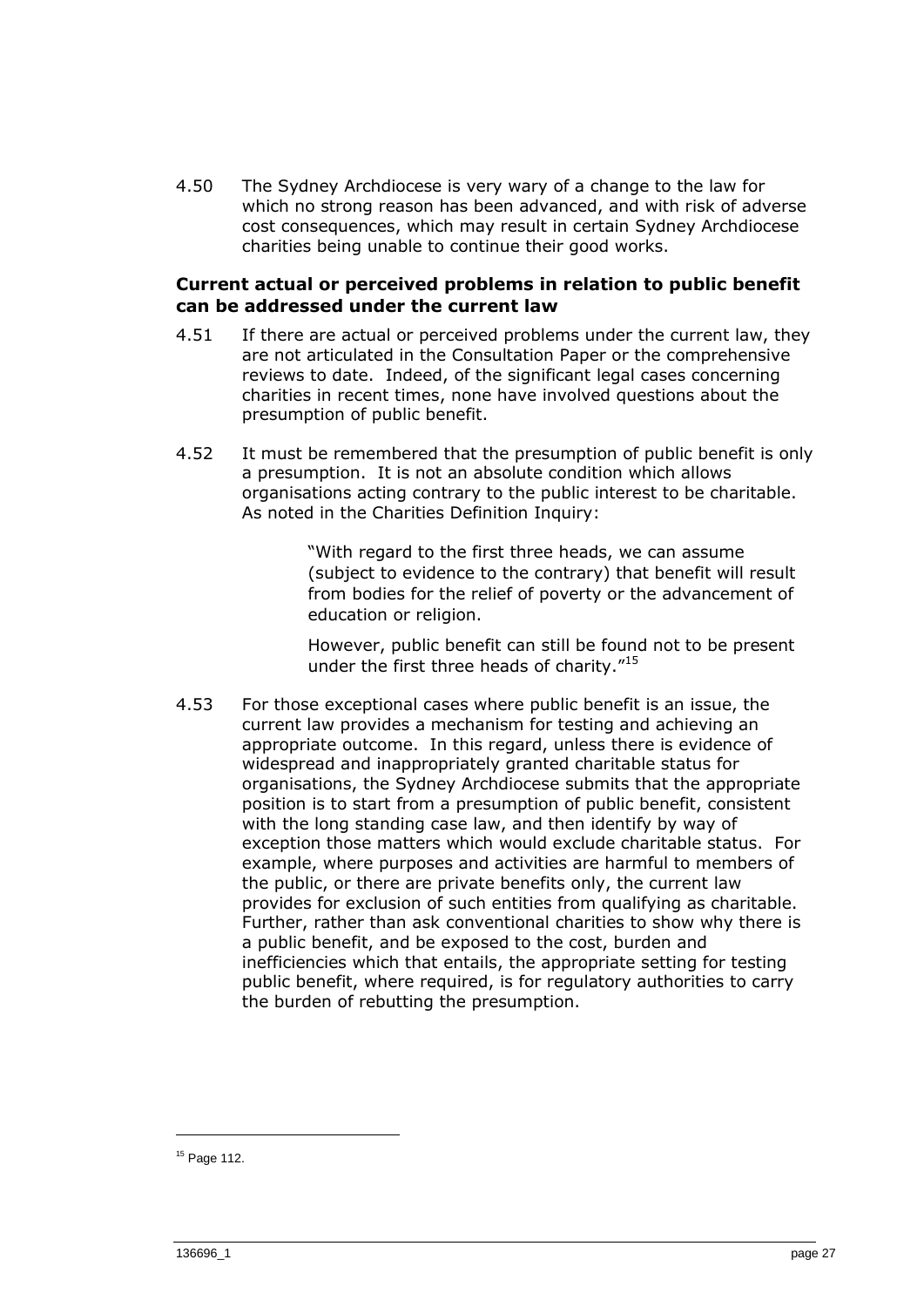## **Presumption of public benefit – summary**

- 4.54 In summary:
	- (a) the case for overturning centuries of carefully developed law which has served society well in developing certainty for charities is insufficient on the merits. The absence of disputes about the meaning of public benefit is strong evidence that the current law is working. The incidence of disputes about the meaning of public benefit in England indicates that the revised law in that jurisdiction is leading to uncertain and costly outcomes;
	- (b) the experience in England demonstrates a heightened level of uncertainty and disputation and detailed review of organisations which would be regarded as clearly charitable in Australia, with greater complexity and uncertainty of the law and the potential for costly and time consuming disputes;
	- (c) there is a strong likelihood of a greater burden and unjustified costs on charitable organisations. The potential for increased costs in understanding, applying and responding to enquiries needs to be justified only if there are tangible benefits for charitable organisations. No such benefits are identified in the Consultation Paper.
- 4.55 The Consultation Paper does not discuss any benefits (if there are any) of requiring an existing charity or an entity seeking approval as a charity to demonstrate that it is for the public benefit. As set out above, previous inquiries have not supported the removal of the public benefit presumption.
- 4.56 If the presumption of public benefit is removed, it will be left to the government (ultimately the ACNC) to decide whether or not an organisation meets the test of "public benefit". Aside from cost to the organisation in demonstrating public benefit, the Sydney Archdiocese considers this to be an unjustified and ineffective use of government resources. Rather than considering each charity's purpose, the government should focus on organisations of genuine concern and not waste its, or conventional charities', resources to confirm public benefit.
- 4.57 The Sydney Archdiocese has invested substantial effort and resources in addressing this question, as it believes in it strongly as a matter of principle, and considers that a detailed response is required in order to balance the skewed position in the Consultation Paper which gives undue regard to the 2010 Senate Inquiry and insufficient regard to the Charities Definition Inquiry. The Sydney Archdiocese is deeply concerned about how some of its more significant entities might be assessed under a public benefit test.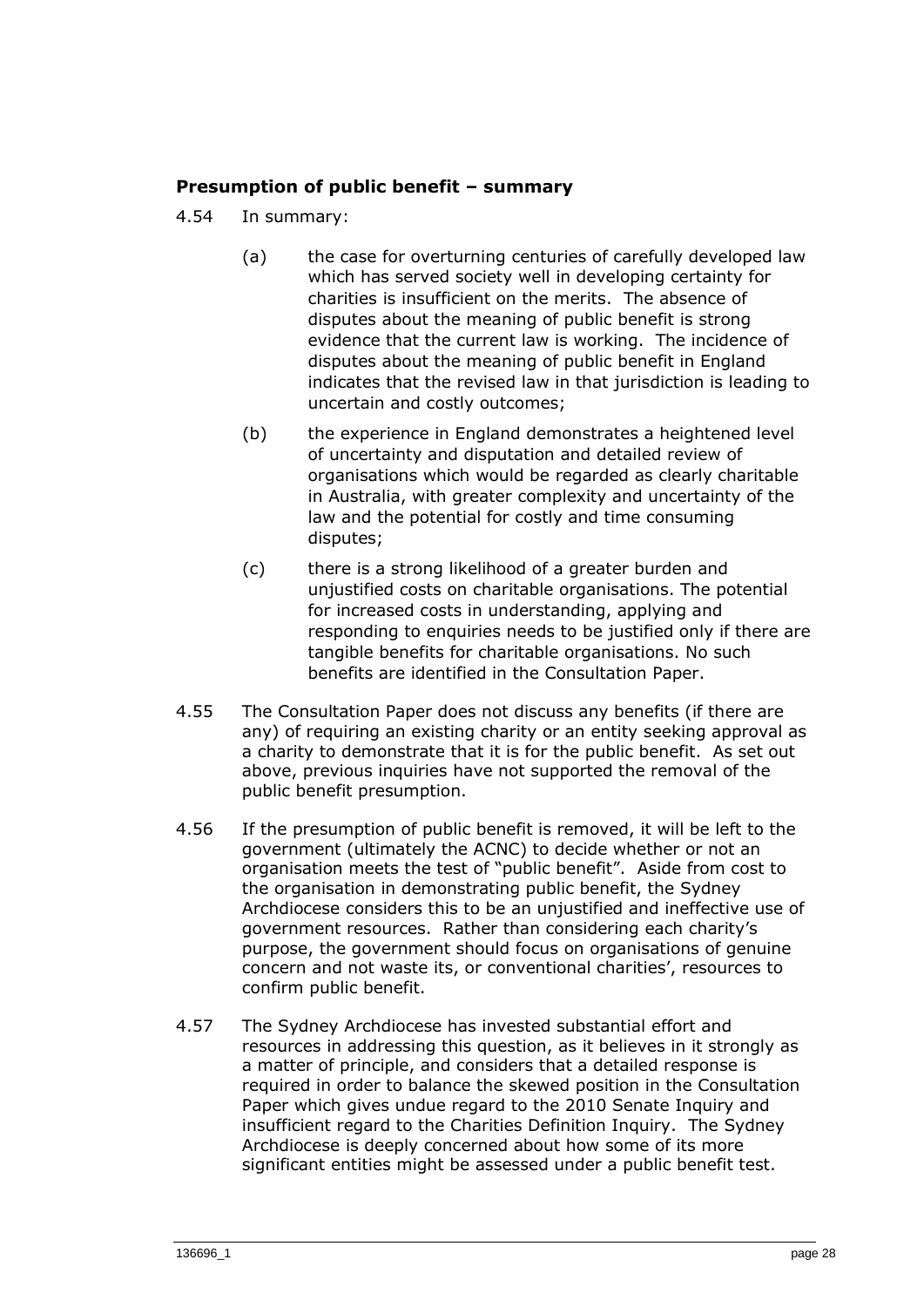#### *For example:*

- *CatholicCare: as this entity is endorsed specifically as a PBI, we expect that it should be self evident that it would satisfy the public benefit test. If it is self evident that entities like CatholicCare would satisfy the public benefit test, why remove the presumption?*
- *Charitable Works Fund: this is an ancillary fund which supports the charitable and pastoral activities of the Sydney Archdiocese of Sydney. It should be self evident that it would satisfy the public benefit test. Again, why remove the presumption?*
- *The Catholic Education Office: as the agency responsible for policy implementation, services and personnel in Catholic schools in the Sydney Archdiocese, it should be accepted as acting for the public benefit by advancing education across a large section of the community. The CEO is responsible for schools which charge fees for students. It also manages schools which provide funded places by way of exemptions and reductions in fees as well as bursaries. In 2010 alone the CEO oversaw the total of fee exemption/reductions and bursaries to the value of approximately 10 per cent of all fees billed. But the test of public benefit should not be whether an educational body provides bursaries. This adds a condition to the law which does not currently apply and would make it difficult for borderline fee paying institutions operating on tight margins to satisfy the public benefit test. The approach adopted by the Charities Commission in England and Wales has demonstrated the folly of this approach. Instead, the advancement of education should be accepted as being for the public benefit simply because education is a social good which improves society as a whole. The public benefit presumption exists because it is self evident that educating people from all parts of society is a common and universal good for society as a whole.*
- *The Priests' Retirement Foundation (a PBI) and the various Parish Residential Aged Care Facilities: although there is no presumption in respect of these entities, care for the aged and infirm is such a universally accepted good that it seems almost self evident that it is for the public benefit. However, similar considerations apply for aged care facilities as for education, as many involve some level of fee paying.*

*Any new legislation must not create a situation where conventional charitable bodies under the current law pursuing universally accepted beneficial purposes become subject to new and unreasonable requirements under reformed law.*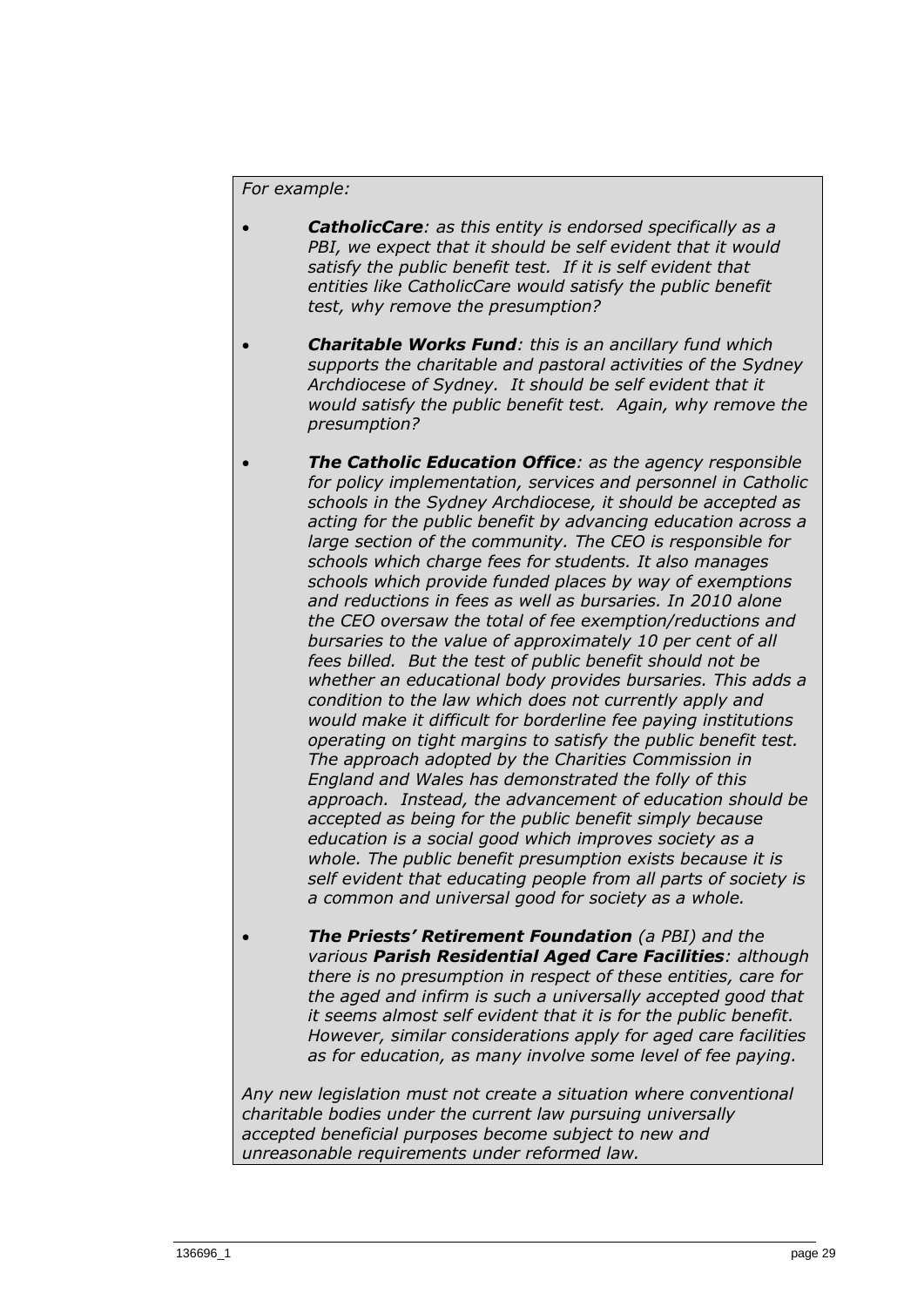## *Question 8*

#### *What role should the ACNC have in providing assistance to charities in demonstrating this test, and also in ensuring charities demonstrate their continued meeting of this test?*

- 4.58 The ACNC should play a role similar to the Non Profit Centre of the Australian Taxation Office, as a regulator which interprets and enforces the legislation and provides guidance to charitable organisations. The guidance should be in the form of public rulings which do not have the force of law but instead set out the ACNC's interpretation of the law only.
- 4.59 The ACNC should play an executive or administrative role only. The Sydney Archdiocese strongly opposes the ACNC having any formal statutory function for promulgating guidance about the charities legislation. The experience in England with the Charity Commission and the *Independent Schools Case* bears out the pitfalls in investing a quasi-legislative function in an administrative body.
- 4.60 The focus of the ACNC should not be conventional charities in good standing, but organisations where there are particular concerns and sufficient evidence to suggest that the presumption of public benefit may be rebutted.

## *Question 9*

## *What are the issues for entities established for religious purposes for the advancement of religion or education if the presumption of benefit is overturned?*

- 4.61 The general content above has discussed the issues for educational organisations being required to demonstrate public benefit. It has led to outcomes in England whereby conventional schools have been denied charitable status, based on their operation under accepted models of the provision of education in Australia.
- 4.62 The courts and commentators have repeatedly identified the public benefit provided by organisations established for the advancement of religion, and warned against inviting potentially divisive public enquiry on the issue.
- 4.63 As noted by the ATO in TR 2011/D2, citing *In re Watson (deceased); Hobbs v Smith* [1973] 3 All ER 678 at 688:

"some benefits or values to the community are not scrutinised to such a degree. For example, spiritual benefits are not analysed to draw a distinction between one religion and another."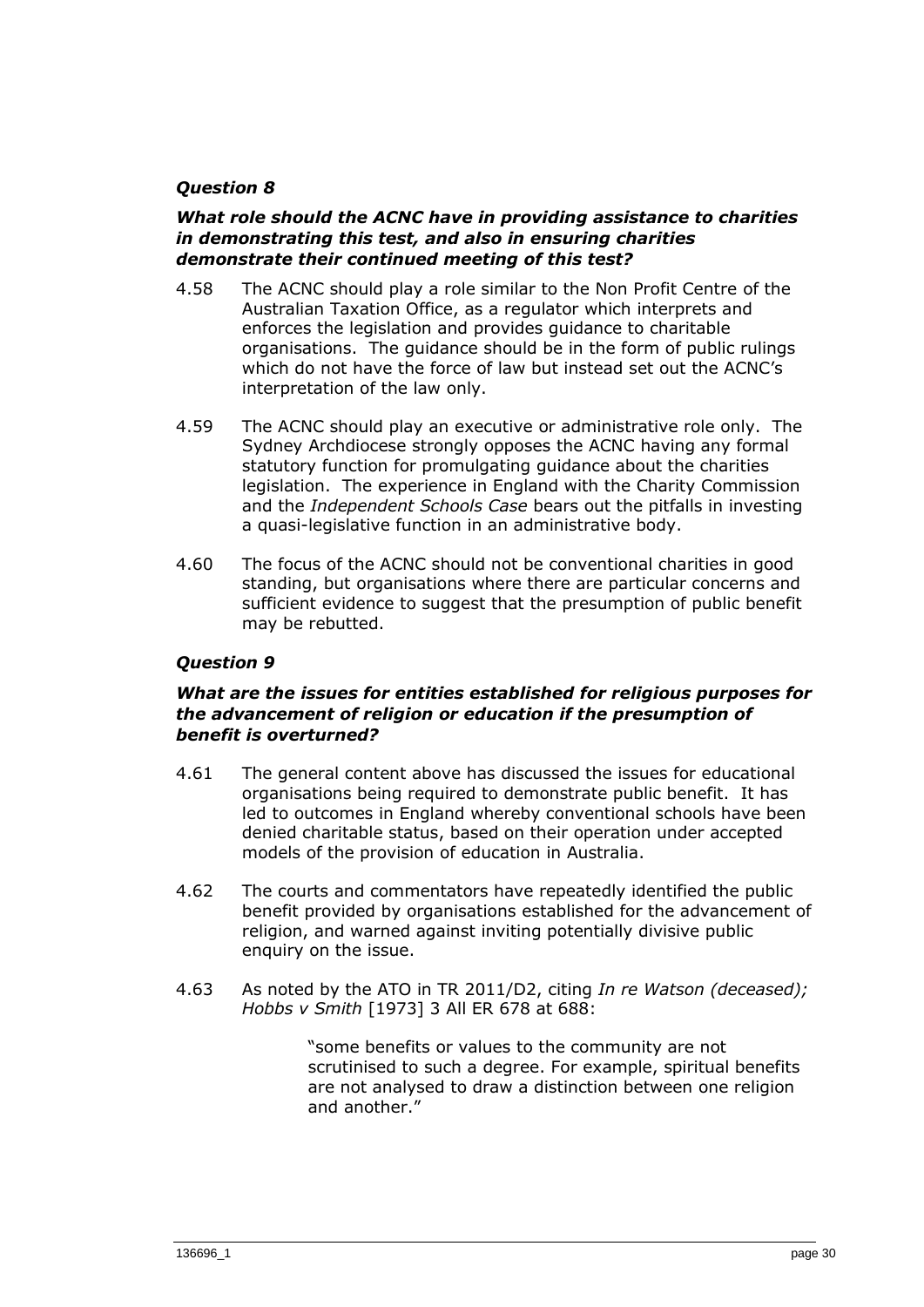4.64 Specifically in relation to religious organisations, the Charities Definition Inquiry concluded:

> "Organisations that have as their dominant purpose the advancement of religion are for the public benefit because they aim to satisfy the spiritual needs of the community."<sup>16</sup>

4.65 The Charities Definition Inquiry further observed, citing Bradshaw:

"For the most part religious bodies either desire to spread their beliefs or provide religious ordinances that the public may participate in or at least observe. Since all religions are to be deemed equal in the eyes of the law, and as the advancement of religion is a charitable object, it must be assumed that this action in spreading their views or even merely making available to the public their ordinances of worship, satisfies the requirement of the necessary public element."<sup>17</sup> [Emphasis added]

- 4.66 The Sydney Archdiocese considers that the 2001 Charities Definition Inquiry provides the appropriate touchstone for supporting the retention of the presumption of public benefit. It is the most comprehensive inquiry into the charities to date.
- 4.67 The ways in which the advancement of religion has been explained as being for the public benefit has been the subject of extensive research, which is quoted below:

"Three nineteenth century American cases discussed by Picarda ground the charitable function of advancement of religion and the role religion plays in encouraging concern for others and self restraint. This is because these qualities are essential to civilisation and the welfare of society. In *Holland v Peck* the court held that religion was `the surest basis on which to rest the superstructure of social order.' In *People ex rel Seminary of Our Lady of Angels v Barber* religion was described as necessary to the advancement of civilisation and the promotion of the welfare of society'. In *Gass and Bonta v Wilhite* it was held that religion is a `valuable constituent in the character of our citizens'. In such a context, advancement of religion is recognised as a charitable purpose enjoying the favour it does because of its role in underpinning the social order and creating social cohesion. These ostensibly charitable purpose cases ... point to advancement of religion cases forming part of a wider

<sup>2001</sup> Charities Definition Inquiry, page 178.

<sup>17</sup> Bradshaw, FM 1983, *The Law of Charitable Trusts in Australia,* Butterworths, Sydney, p 62.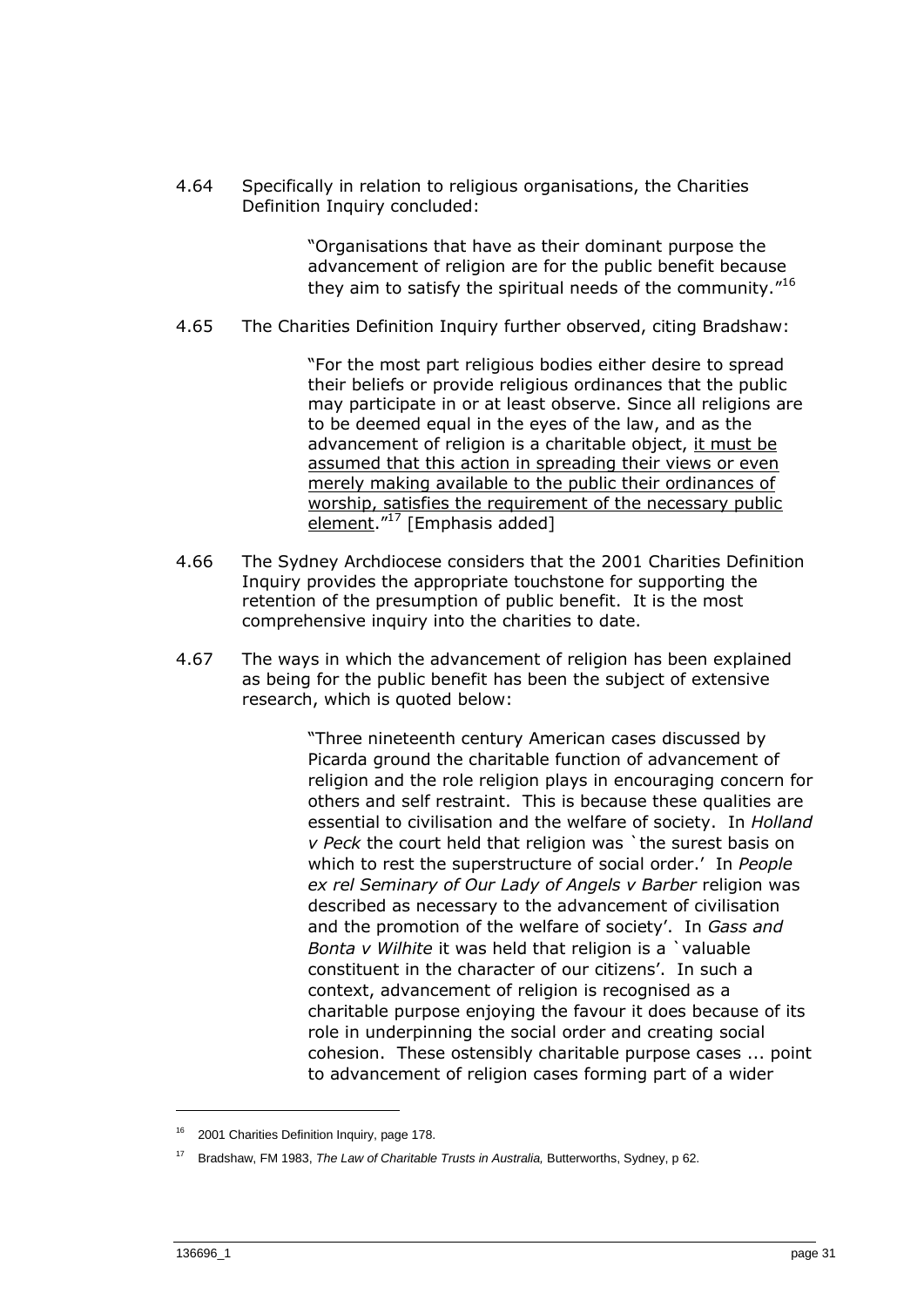stream of common law jurisprudence related to the foundations of society. It is not just the American judges and Picarda who draw this connection. Chief Justice Gleeson of the High Court of Australia is reported to have declared similarly that religion continues to be relevant in Australian society because it provides a bridge between "private conscience" and "the general acceptance of values that sustains the law and social behaviour." The *Nathan Report* of 1952-53 pointed to a similar connection. Analogous observations were made by the Australian *Charities Definition Inquiry.*

That religion operates as a force obliging people to be good and thus underpins society is anchored in a widely accepted proposition that even though there is a great diversity of belief amongst religions, in the out-workings of behaviour, all of the major religions teach the equivalent of what is known in most common law countries as the golden rule. The golden rule which is often articulated as, `do to others as you would have them do to you' exhorts adherents to behave altruistically.

This role of religion arguably underpins the judicial pronouncement by Lord Cross, that the law `assumes that any religion is at least likely to be better than none.' This role for religion also seems acknowledged by the famous humanists Ariel and Will Durant, who observed that no society has yet formed a way of developing morality without reference to religion. In a legal context Lord Devlin, has noted that no society has yet solved the problem of how to teach morality without religion."<sup>18</sup>

4.68 The issues regarding the removal of the presumption of public benefit have been the subject to commentary in the courts. In *Joyce v Ashfield Municipal Council* [1975] NSWLR 744, the court observed:

> "This doctrine that religious activities are subject to proof that they are for the public benefit could give rise to great problems in that it might lead to the scrutiny by the courts of the public benefit of all religious practices."

4.69 Other commentators have observed:

"If the public benefit presumptions are removed there is real risk that only those which are politically popular institutions

<sup>18</sup> Matthew Dwight Turnour, "Beyond Charity: Outlines of a Jurisprudence for Civil Society", The Australian Centre for Philanthropy and Nonprofit Studies, QUT, paper submitted for award of Doctorate of Philosophy, 23 September 2009. Footnotes removed.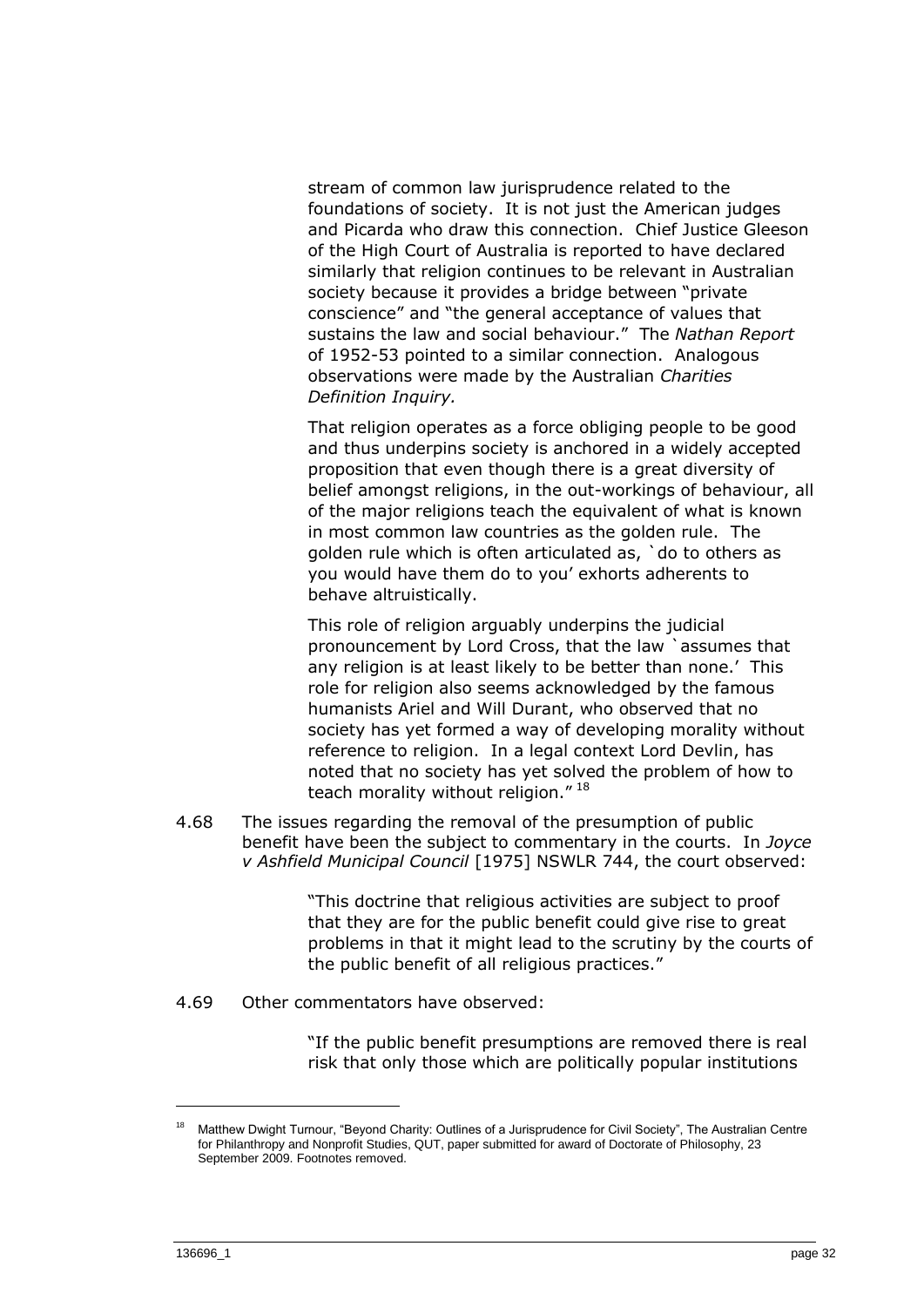or causes will be accepted as charitable. We do not want to return to discrimination similar to the sectarianism of the past or to create a situation where marginalised peoples and causes are not considered to be charitable purposes – this would be in direct conflict with the appropriate application of the charities definition."<sup>19</sup>

4.70 Further, another commentator has observed:

"the case law reveals that a presumption of public benefit has, up to now, assisted courts to a considerable degree and in several ways in cases on trusts for religious purposes.

...

... once the presumption of public benefit is removed from the law, possible approaches to the question of public benefit that may be drawn from the existing case law on trusts for charitable purposes will not be problem-free in their application to cases on trusts for religious purposes."20

- 4.71 This author argues that evidence will need to be led about the public benefit of religious purposes which requires evaluations to be made by administrators or courts on matters which may be difficult to analyse and apply by reference to the criteria relevant for other charitable organisations. The special place of religion and, in certain instances, its intangible social, mental well-being and spiritual benefits are difficult to assess in a forensic exercise such as the one which will be required by the removal of the presumption of public benefit.
- 4.72 Investing an administrative body like the ACNC with a power and obligation to inquire into the public benefit provided by conventional and long standing religious entities, which have contributed immensely and fundamentally to the fabric of Australian society since its earliest days, seems wholly unjustified. Further, it represents an intrusion into the internal arrangements of religious communities and the potential for bodies to form judgments on matters which are protected under section 116 of the Australian Constitution.
- 4.73 The Sydney Archdiocese would be sceptical of the motives of the legislature if it moved to reverse the presumption of public benefit for the advancement of religion. It would view this as an unjustified attempt to intrude into the affairs of religious communities and organisations, and a direct attempt to weaken the status and

<sup>19</sup> Brian Lucas and Anne Robinson, "Religion as a head of charity", *Modernising charity law*, 2008, at page 192.

<sup>20</sup> Matthew Harding, 'Trusts for Religious Purposes and the Question of Public Benefit", *The Modern Law Review* Volume 71, March 2008,159 at page 165.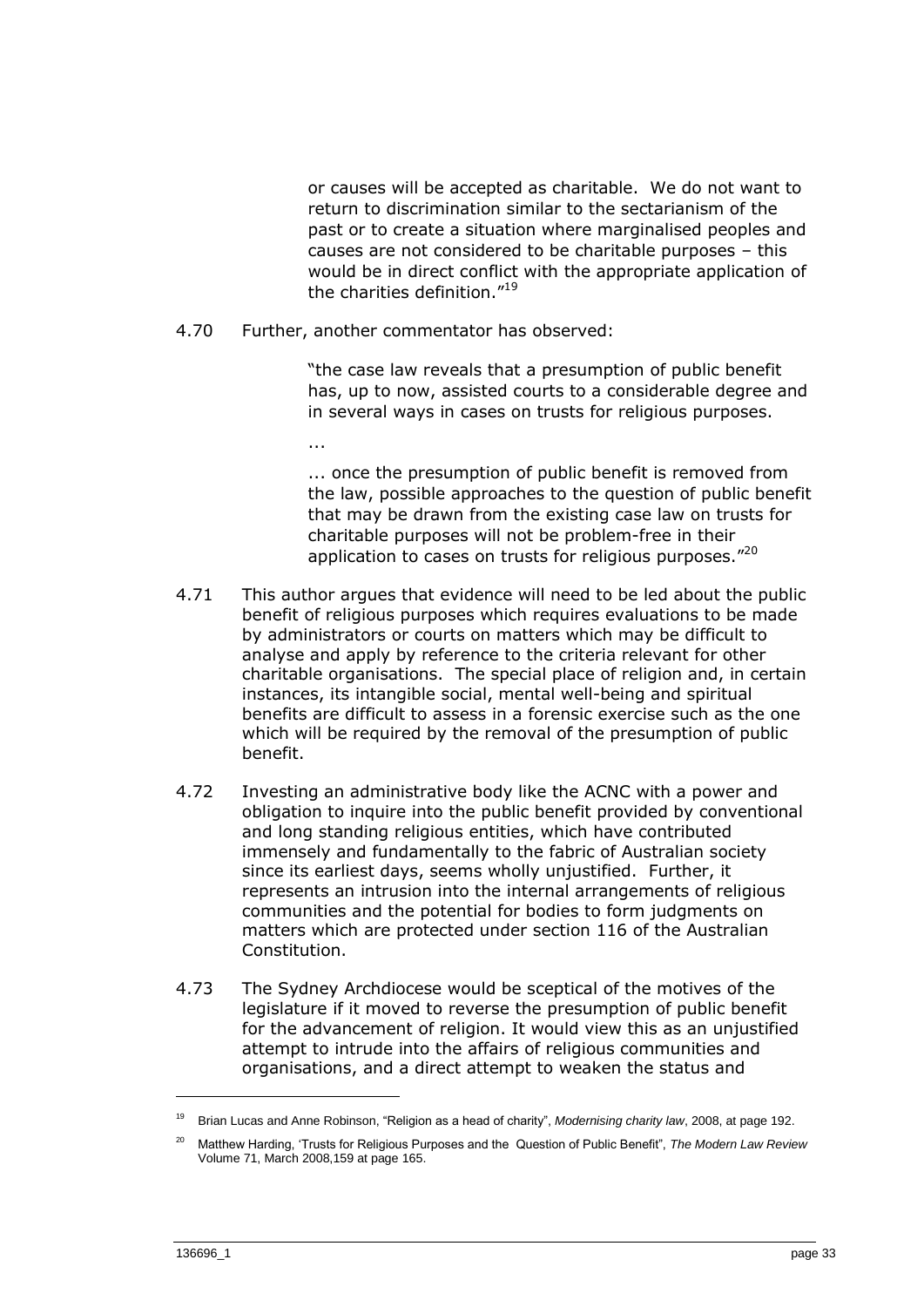standing of religion in Australian society. Rather than providing opportunities for religious communities to demonstrate and state the public benefits they bring to our country, an obvious inference would be that such a measure would be more likely motivated to serve minority special interests of those who are vocal opponents of the religion.

4.74 The difficulties posed by the removal of the presumption of public benefit have the potential to create discord in the community in ways which do not arise under the current law. The Sydney Archdiocese submits that the prevailing law should continue and that any concerns about particular organisations with religious purposes not serving the public benefit can be dealt with under it. It is more desirable to start from the presumption of public benefit and identify any harmful or private consequences of individual examples which may disqualify an otherwise religious organisation from being a charity. In the absence of evidence of widespread or even significant concerns about the numerous religious organisations qualifying as charitable, the Sydney Archdiocese supports the maintenance of the status quo, which has served the community well over a long period.

## *Question 10*

...

#### *Are there any issues with the requirement that the activities of a charity be in furtherance or in aid of its charitable purpose?*

4.75 The majority of the High Court in *Word Investments* recognised the importance of examining an entity's activities:

> "17. ... That is, it is necessary to examine the objects, and the purported effectuation of those objects in the activities, of the institution in question. In examining the objects, it is necessary to see whether its main or predominant or dominant objects, as distinct from its concomitant or incidental or ancillary objects, are charitable.

26. ... The inquiry, so far as it is directed to activities, must centre on whether it can be said that the activities are carried on in furtherance of a charitable purpose. ... The activities of Word in raising funds by commercial means are not intrinsically charitable, but they are charitable in character because they were carried out in furtherance of a charitable purpose."

4.76 It is already part of the law relating to charities that an entity must pursue activities in furtherance of its charitable purposes. The position is clearly stated by the High Court. The Sydney Archdiocese sees no need to alter (by supplement or subtraction) the position stated by the High Court. To do anything else is to complicate the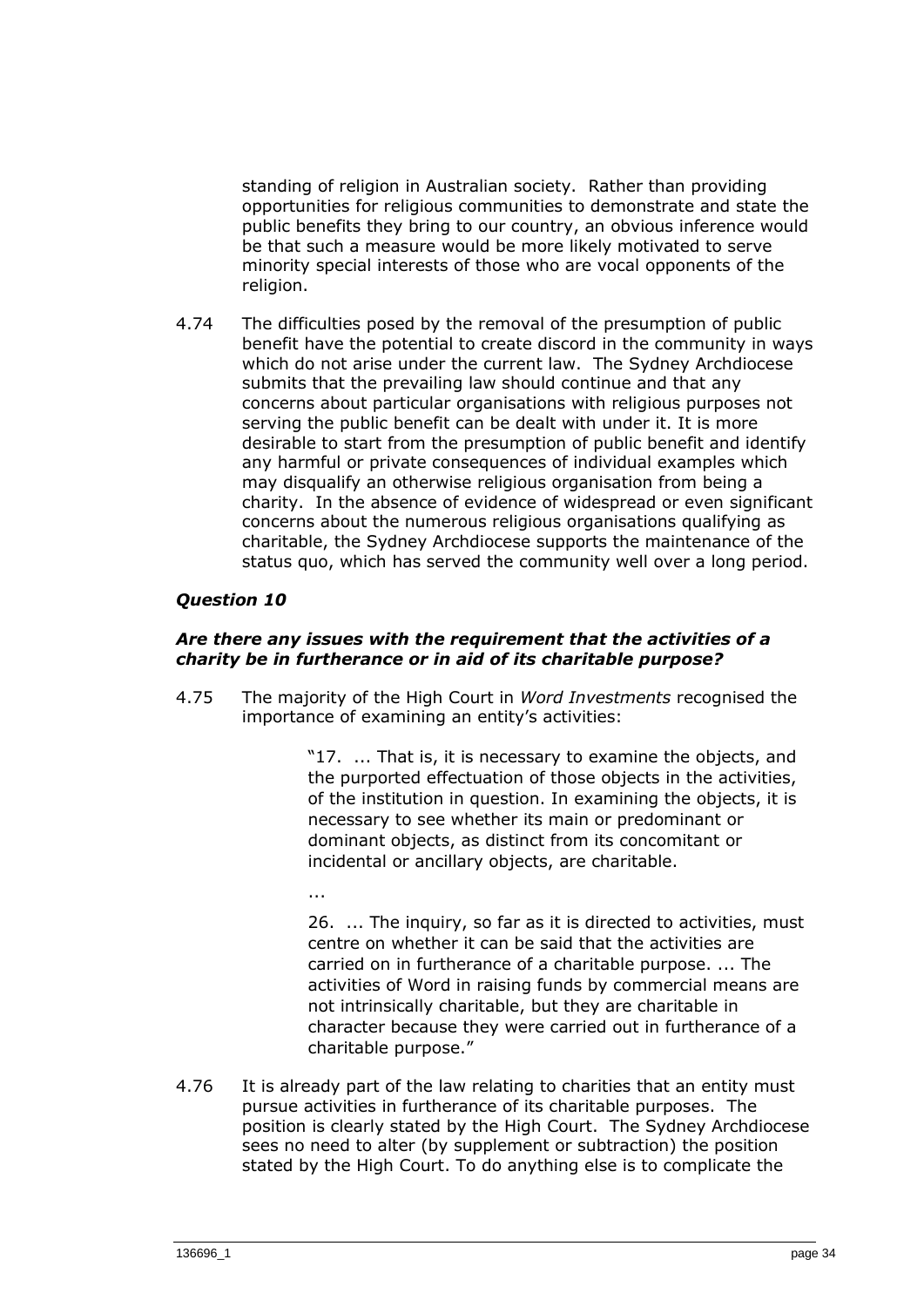position unnecessarily, with adverse consequence for charities and their contribution to the community.

#### *Question 12*

#### *Are there any issues with the suggested changes to the Charities Bill 2003 as outlined above to allow charities to engage in political activities?*

- 4.77 The Consultation Paper notes at page 1 that a substantial reason for the rejection of the proposed amendment in the Charities Bill 2003 was the restriction on charities engaging in the political process. In particular, the proposal in the Charities Bill 2003 to disqualify an entity for "attempting to change the law or government policy" as a more than incidental or ancillary purpose attracted opposition because of concerns, among others, of the restriction on a charity to engage in the debate about appropriate policy to achieve outcomes which are considered to be for the public welfare.
- 4.78 In *Aid/Watch*, the High Court explained that a constructive contribution to policy debate is healthy for the Australian political system:

"45. The system of law which applies in Australia thus postulates for its operation the very "agitation" for legislative and political changes of which Dixon J spoke in *Royal North Shore Hospital*. ... it is the operation of these constitutional processes which contributes to the public welfare. A court administering a charitable trust for that purpose is not called upon to adjudicate the merits of any particular course of legislative or executive action or inaction which is the subject of advocacy or disputation within those processes."

- 4.79 In the spirit of the above, there are entities within the Sydney Archdiocese that engage in advocacy for particular positions or outcomes which would advance the purposes of the entity in its relevant field. Further, from time to time, the Sydney Archdiocese may publish critiques of policies of particular political parties as a means of informing Catholics and the public and contributing to healthy debate about proposed initiatives particularly when they may have adverse impacts on the relief of poverty, the advancement of education, the advancement of religion, and other purposes such as the promotion of human rights.
- 4.80 Advocacy activities are by no means the dominant or even a significant part of the activities of an entity. However, such activities should not be restricted under any new legislation. As noted by the High Court in *Aid/Watch*, it is critical for the proper functioning of the system of government in Australia that constituents and entities are able to participate in policy debate and discussion in relevant fields of interest. For the Sydney Archdiocese, this would include subjects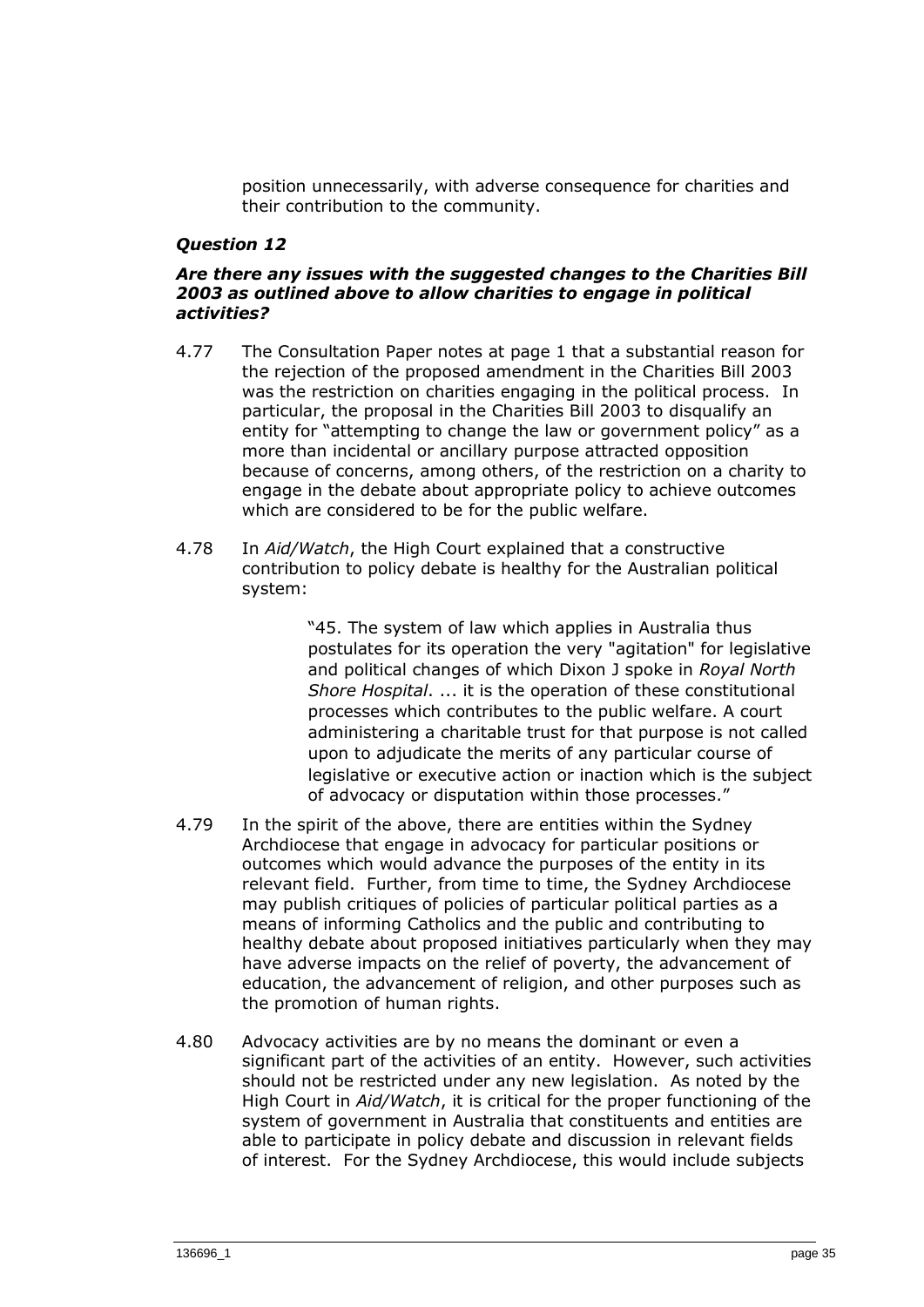which touch on fundamental tenets of the Catholic faith and consequences for the mission of the Church, as well as fundamental teachings and doctrines which Catholics believe are an essential part of promoting the common good.

- 4.81 In light of the rejection of the Charities Bill 2003 and the clear statements in *Aid/Watch*, the Archdiocese considers that the approach in the Charities Bill 2003 of listing "disqualifying purposes" is flawed and should be abandoned.
- 4.82 It is already a part of the law of charity in Australia that any "political" activities must be undertaken in advancement of the entity's charitable purposes. As such, it should be left to the common law to continue to develop the appropriate boundaries for the activities of an entity which may be described as "political" while still being consistent with advancing charitable purposes. Attempts to define boundaries (positively or negatively) in legislation risk rejection of the entire legislative package again. It also seems to contradict the position advocated by the High Court in *Aid/Watch* about potential encroachments on "communication between electors and legislators and the officers of the executive, and between electors themselves, on matters of government and politics [which] is 'an indispensable incident' of that constitutional system".
- 4.83 Having regard to the above, the Sydney Archdiocese suggests that the most sensible position is to remove the concept of "disqualifying purposes" in any new legislation and leave it to the common law position which has been clarified in *Aid/Watch*. Attempting to alter that position would create uncertainty.

## *Question 15*

## *In light of the* **Central Bayside** *decision is the existing definition of "government body" in the Charities Bill 2003 adequate?*

- 4.84 As noted at paragraph 3.4 above, there is an historical link between religion and benevolent works/social services, with the consequence that many of the services delivered by governments in other countries actually were delivered in the early days of Australia (and continue to this day to be delivered) by religious organisations, principally Christian charities.
- 4.85 The evolution of the delivery of social services such as health and aged care in Australia means that there are religious organisations undertaking services which are highly regulated by legislative and executive action. For example, parish aged care facilities are conducted by the Parish in the Sydney Archdiocese subject to

<sup>21</sup> Paragraph 44.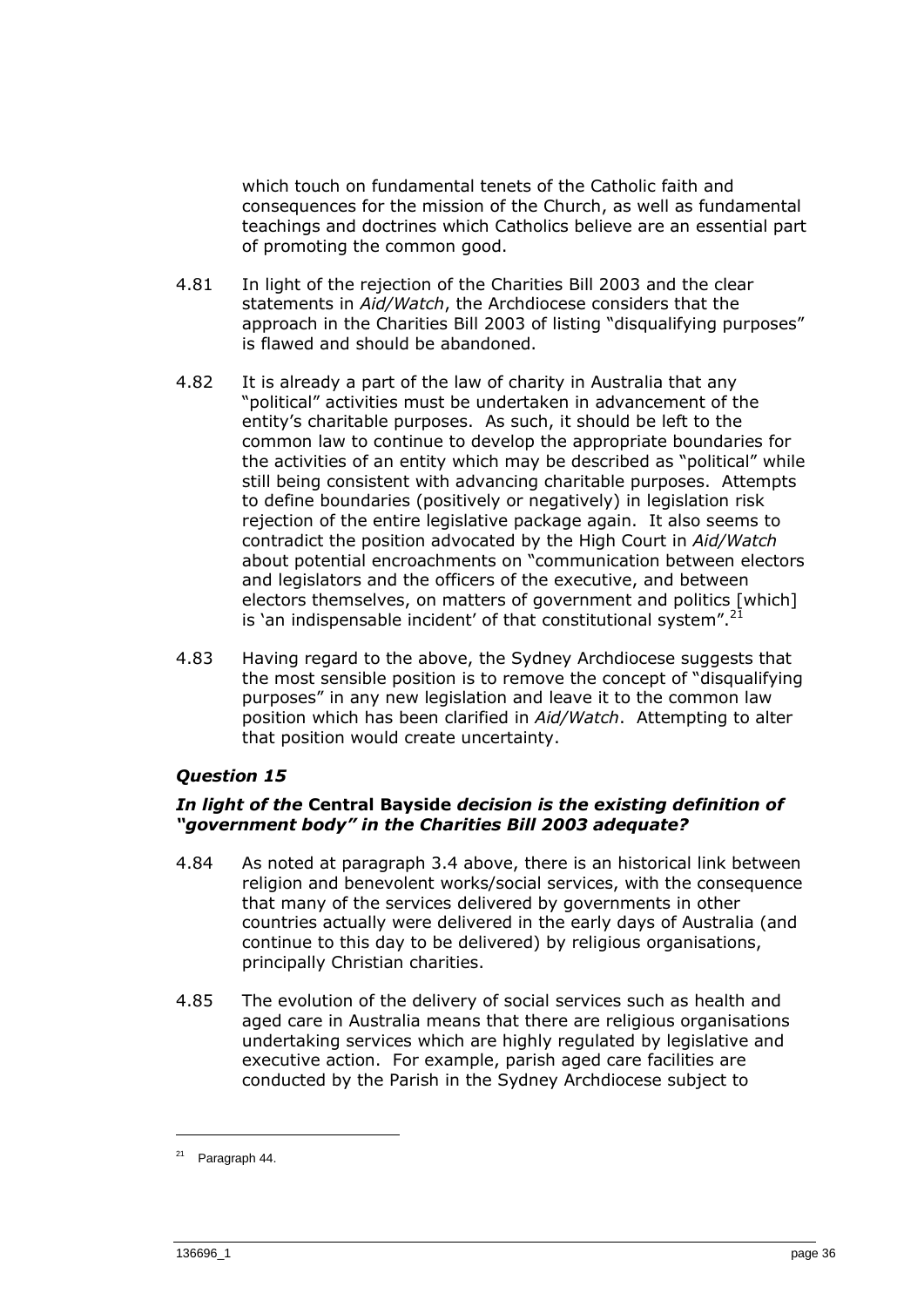regulation under the *Aged Care Act 1997* (Cth) and supervision by Government bodies.

4.86 The Sydney Archdiocese does not consider that the operators of such aged care facilities are "controlled" by Government and would expect that the Government agrees with this assessment. However, the Sydney Archdiocese is concerned to ensure that the definition of "government body" proposed in the Charities Bill 2003 is not misinterpreted. At the least, the Sydney Archdiocese suggests that the explanatory materials for any new legislation should clarify explicitly that an entity which conducts services which may happen to be conducted by government and which are subject to government regulation is not an entity which is "controlled by government". The explanatory materials should refer expressly to health and aged care operators and providers of social and welfare services.

## *Question 16*

#### *Is the list of charitable purposes in the Charities Bill 2003 and the Extension of Charitable Purposes Act 2004 an appropriate list of charitable purposes?*

- 4.87 Having regard to the focus of this submission on religious purposes as a head of charity, the Sydney Archdiocese emphasises that the list of charitable purposes must continue to include the advancement of religion as well as other conventional categories of charity which are recognised under the current law.
- 4.88 The Sydney Archdiocese considers that the common law of Australia sufficiently states the meaning of religion for the purposes of the law in *Church of New Faith v Commissioner of Pay-roll Tax* (1983) 154 CLR 120. The Sydney Archdiocese is wary of any measure to define religion in any new legislation and considers it is not the place of the Parliament to attempt to do so.

## *Question 20*

## *Are there any other transitional issues with enacting a statutory definition of charity?*

4.89 The Sydney Archdiocese considers that it is important for acceptance of any new legislation that existing charities are given automatic recognition as charities under any new regime. That is, existing charities should not be exposed to any additional compliance burden in order to be recognised by the ACNC as charitable organisations. The process should be similar to the automatic endorsement granted to existing charitable institutions and funds as income tax exempt charities on transition to the endorsement regime for income tax purposes.